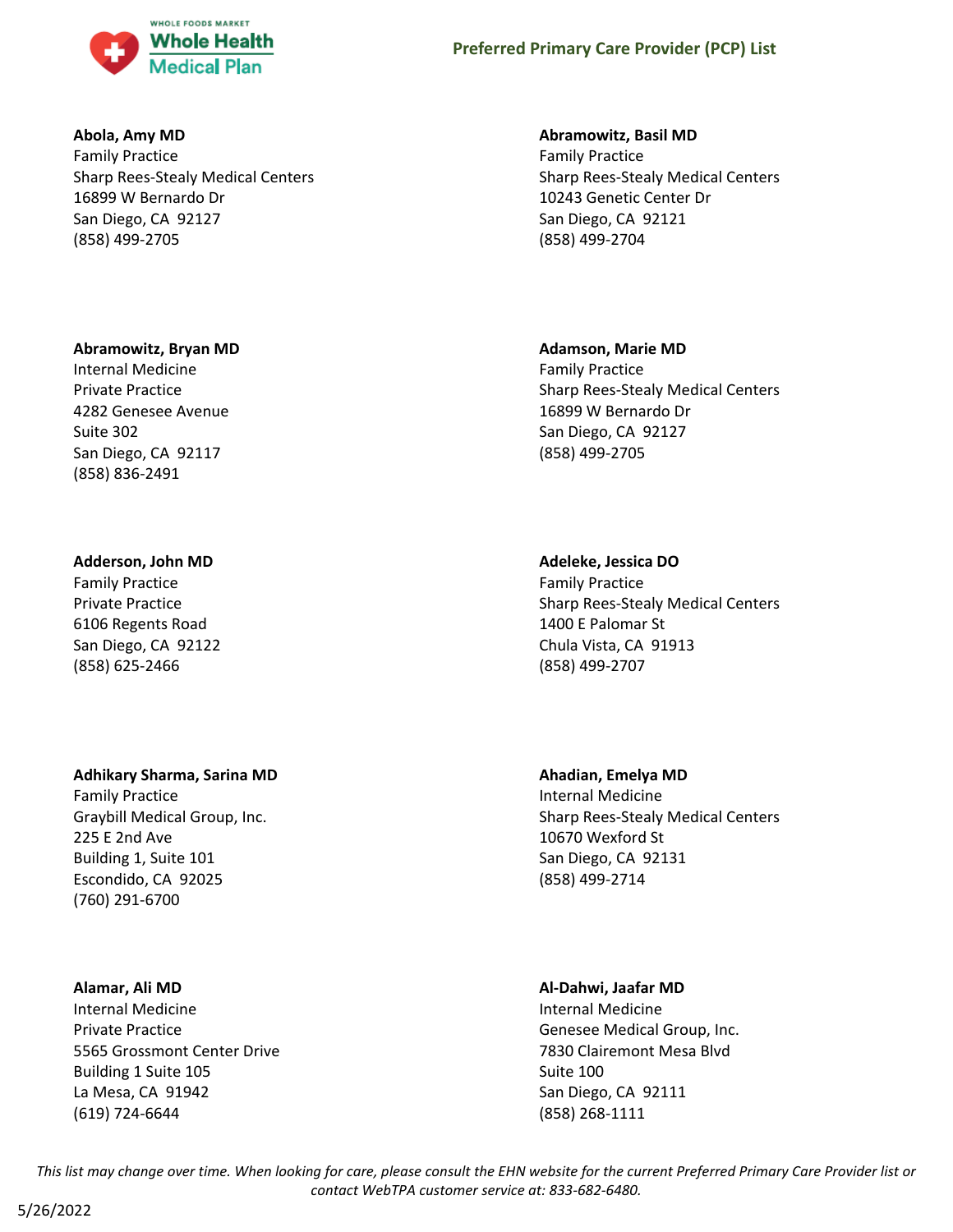

### **Alexander, Mary MD**

Internal Medicine Sharp Rees-Stealy Medical Centers 5525 Grossmont Center Dr La Mesa, CA 91942 (858) 499-2711

### **Allen, Joseph MD**

Family Practice Joseph E. Allen MD, Inc. 4116 W Point Loma Blvd San Diego, CA 92110 (619) 225-1212

### **Almansour, Mumtaz MD**

Family Practice East County Family Health Center, Inc. 330 S Magnolia Ave Suite 101 El Cajon, CA 92020 (619) 593-3007

# **Altschuler, Kenneth MD**

Family Practice Sharp Rees-Stealy Medical Centers 8701 Cuyamaca St Santee, CA 92071 (858) 499-2715

### **Andersen, Stuart MD**

Internal Medicine Arch Health Medical Group 15611 Pomerado Rd Suite 400 Poway, CA 92064 (858) 675-3200

### **Antos, Michael MD**

Pediatric Medicine Sharp Rees-Stealy Medical Centers 1400 E Palomar St Chula Vista, CA 91913 (858) 499-2701

### **Almansour, Mumtaz MD**

Family Practice East County Family Health Center, Inc. 4060 Fairmount Ave San Diego, CA 92105 (619) 280-4213

# **Ancona-Young, Corinne DO**

Family Practice La Mesa Family Medical Group 8881 Fletcher Pkwy Suite 205 La Mesa, CA 91942 (619) 270-4388

### **Antonio, Kevin MD**

Internal Medicine Sharp Rees-Stealy Medical Centers 10670 Wexford St San Diego, CA 92131 (858) 499-2714

### **Arbabi, Nasrin MD**

Family Practice Arch Health Medical Group 15611 Pomerado Rd 3rd Floor Poway, CA 92064 (858) 675-3210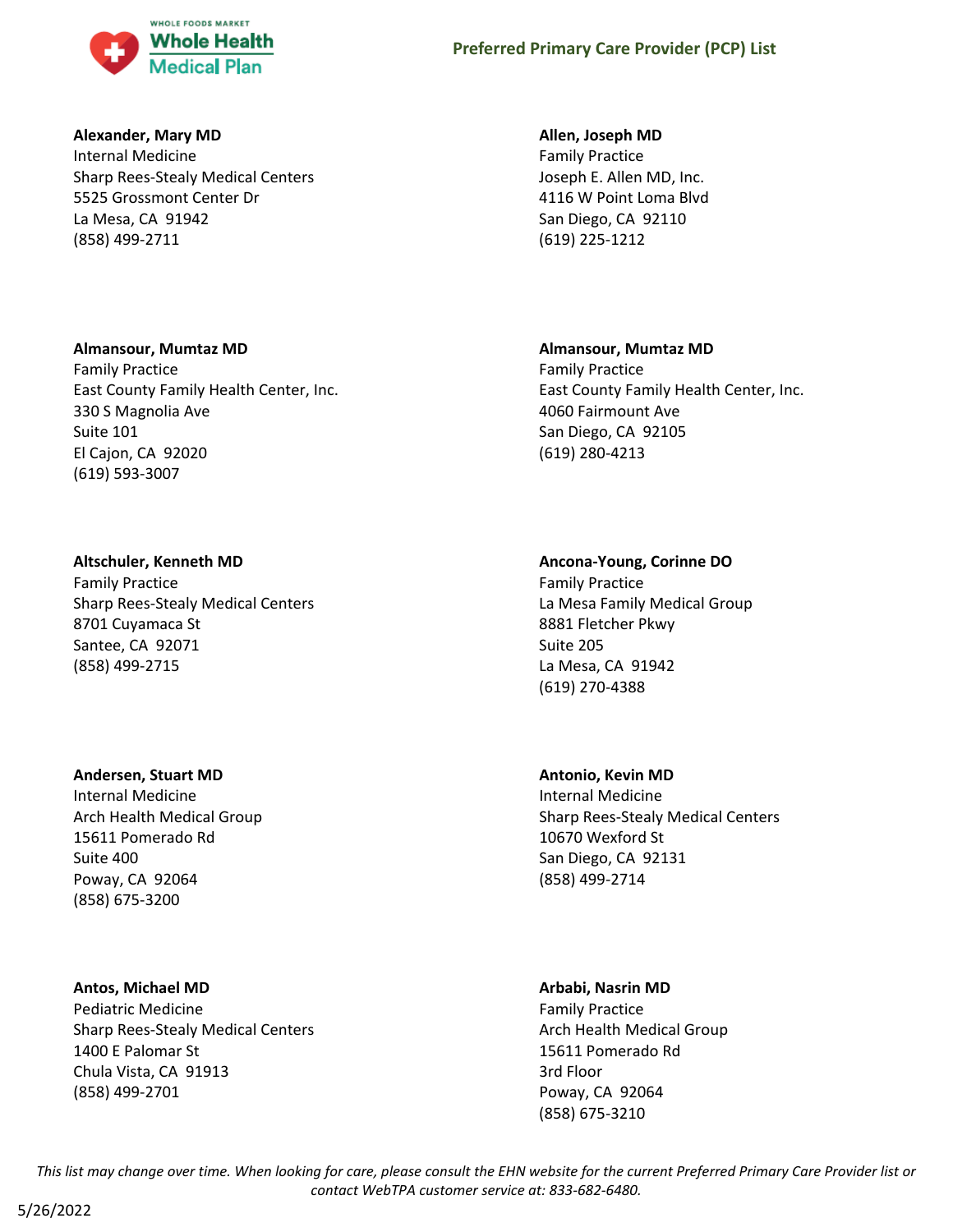

### **Arikat, Azzah MD**

Internal Medicine Sharp Rees-Stealy Medical Centers 8701 Cuyamaca St Santee, CA 92071 (858) 499-2715

# **Awdykovych, Marta MD**

Pediatric Medicine Sharp Rees-Stealy Medical Centers 10243 Genetic Center Dr San Diego, CA 92121 (858) 499-2701

### **Bahmanpour, Kaveh MD**

Family Practice Sherly Med Inc. 3023 Bunker Hill St Suite 106 San Diego, CA 92109 (858) 270-0010

# **Barkley, Jennifer MD**

Pediatric Medicine Sharp Rees-Stealy Medical Centers 12710 Carmel Country Rd San Diego, CA 92130 (858) 499-2708

# **Batra, Resham MD**

Pediatric Medicine Sharp Rees-Stealy Medical Centers 2929 Health Center Dr San Diego, CA 92123 (858) 499-2701

# **Assaf, Samer MD**

Internal Medicine Sharp Rees-Stealy Medical Centers 2020 Genesee Ave San Diego, CA 92123 (858) 499-2710

# **Azam, Muhammad MD**

Family Practice Jamacha Medical Group, Inc. 1679 E Main St Suite 206 El Cajon, CA 92021 (619) 579-6300

# **Bahmanpour, Kaveh MD**

Family Practice Sherly Med Inc. 3737 Moraga Ave Suite B408 San Diego, CA 92117 (858) 292-8885

### **Barmettler, Brian MD**

Internal Medicine Sharp Rees-Stealy Medical Centers 16899 W Bernardo Dr San Diego, CA 92127 (858) 499-2705

# **Bayardo, Angelica MD**

Family Practice Sharp Rees-Stealy Medical Centers 10670 Wexford St San Diego, CA 92131 (858) 499-2714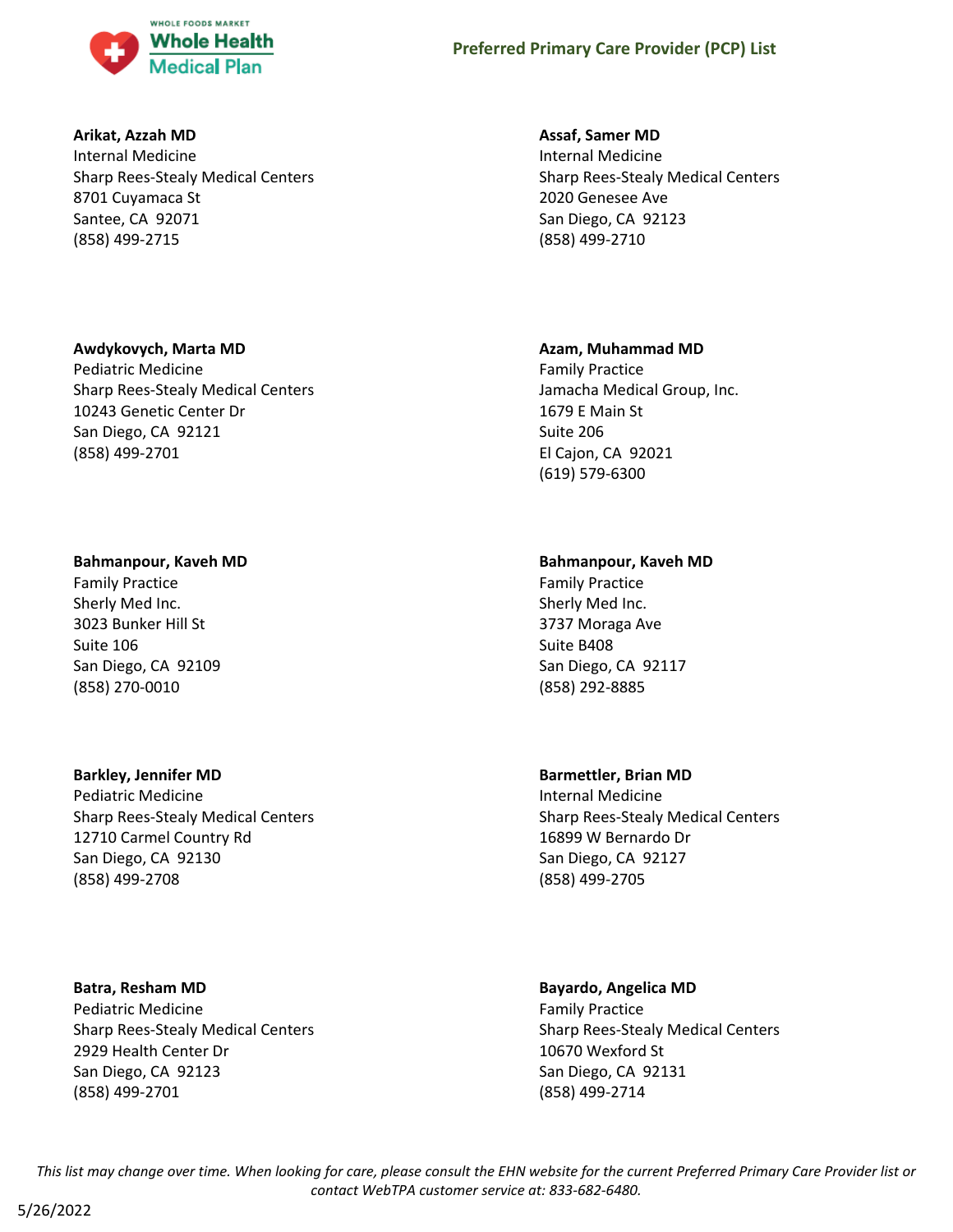

#### **Berent, Michael MD**

Pediatric Medicine Sharp Rees-Stealy Medical Centers 2929 Health Center Dr San Diego, CA 92123 (858) 499-2701

### **Bibler, Mark MD**

Family Practice Graybill Medical Group, Inc. 326 S Melrose Dr 2nd Floor Vista, CA 92081 (760) 291-6700

#### **Blando, Ellen MD**

Family Practice Arch Health Medical Group 9878 Carmel Mountain Rd Suite B San Diego, CA 92129 (858) 312-1440

### **Blount, Marsha MD**

Family Practice Sharp Rees-Stealy Medical Centers 5525 Grossmont Center Dr La Mesa, CA 91942 (858) 499-2711

### **Borecky, David MD**

Family Practice Graybill Medical Group, Inc. 225 E 2nd Ave Building 1, Suite 101 Escondido, CA 92025 (760) 291-6700

#### **Bernaba, Bethani MD**

Family Practice Sharp Rees-Stealy Medical Centers 8933 Activity Rd San Diego, CA 92126 (858) 499-2704

#### **Blando, Ellen MD**

Family Practice Arch Health Medical Group 211 13th St Ramona, CA 92065 (760) 789-5160

### **Bloom, Genevieve MD**

Internal Medicine Private Practice 1117 10th St Coronado, CA 92118 (619) 435-0268

### **Boone, Gary MD**

Family Practice Family Medical Clinic of Clairemont 3737 Moraga Ave Suite B408 San Diego, CA 92117 (858) 292-8885

### **Borrero, Marcos MD**

Internal Medicine Marcos Borrero, M.D., Inc. 3490 Palm Ave San Diego, CA 92154 (619) 423-5616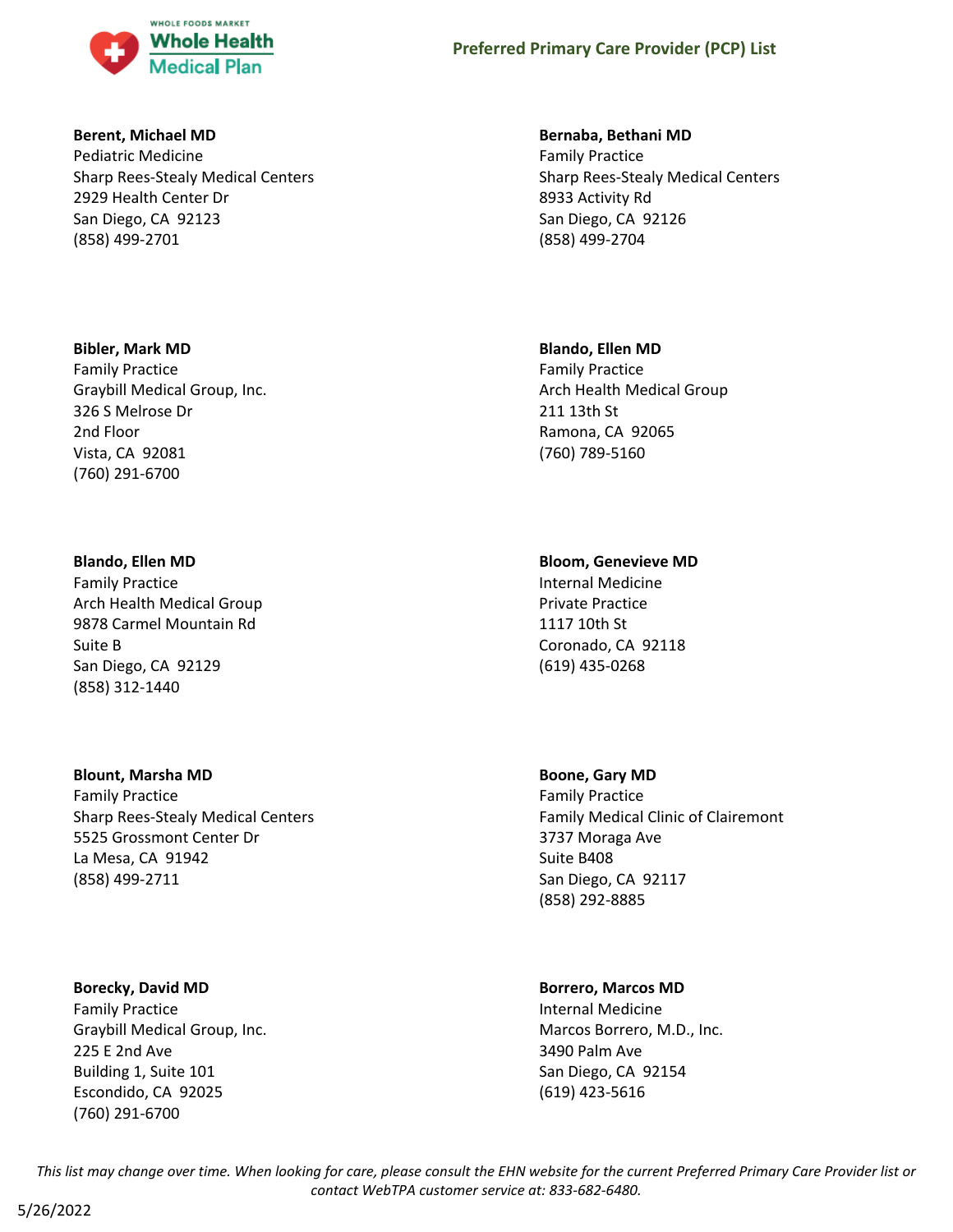

### **Boyatt, Kelly MD**

Family Practice Graybill Medical Group, Inc. 25485 Medical Center Dr Murrieta, CA 92562 (760) 291-6700

#### **Braverman, Ira MD**

Internal Medicine Ira Braverman, MD, Inc. 610 Euclid Ave Suite 201 National City, CA 91950 (619) 267-8181

#### **Brown, Anastasia MD**

Internal Medicine Sharp Rees-Stealy Medical Centers 3555 Kenyon St Suite 200 San Diego, CA 92110 (858) 499-2712

#### **Budde, Audra DO**

Family Practice Sharp Rees-Stealy Medical Centers 16899 W Bernardo Dr San Diego, CA 92127 (858) 499-2705

#### **Burzell, Linden MD**

Family Practice Graybill Medical Group, Inc. 3142 Vista Way Suite 100 Oceanside, CA 92056 (760) 291-6700

#### **Boyatt, Kelly MD**

Family Practice Graybill Medical Group, Inc. 31537 Rancho Pueblo Rd Suite 102 Temecula, CA 92592 (760) 291-6700

### **Bridgeman, David MD**

Family Practice Graybill Medical Group, Inc. 1035 S Main Ave Fallbrook, CA 92028 (760) 291-6700

#### **Brown, Andrew MD**

Family Practice La Mesa Family Medical Group 8881 Fletcher Pkwy Suite 205 La Mesa, CA 91942 (619) 270-4388

### **Burgess, Lloyd MD**

Family Practice SharpCare Medical Office 7930 Frost St Suite 104 San Diego, CA 92123 (858) 223-2510

### **Butler, Dennis MD**

Pediatric Medicine Sharp Rees-Stealy Medical Centers 5525 Grossmont Center Dr La Mesa, CA 91942 (858) 499-2701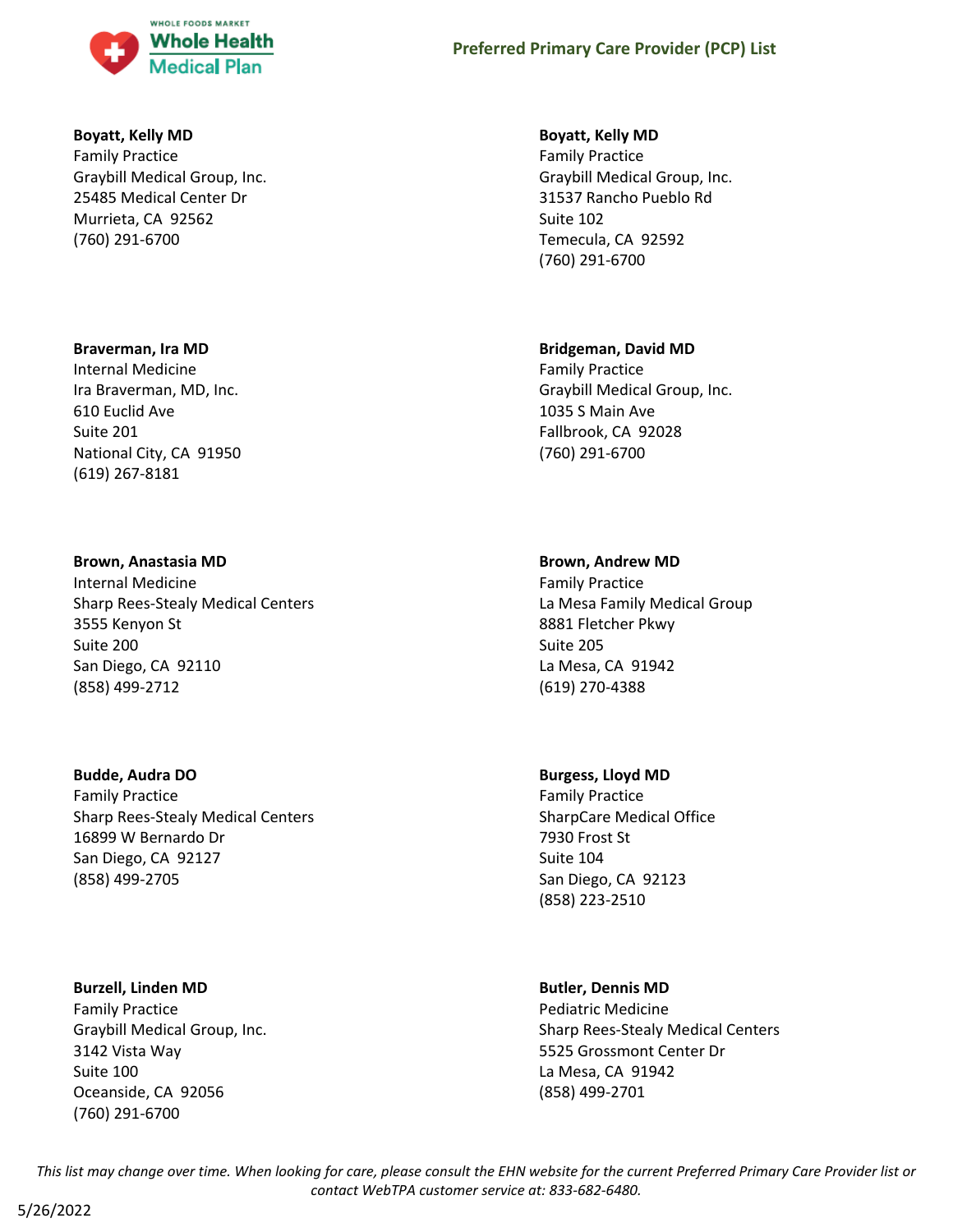

#### **Byers-Lund, Kimberly DO**

Family Practice Private Practice 230 Prospect Pl Suite 220 Coronado, CA 92118 (619) 435-1890

### **Carpenter, Heather MD**

Pediatric Medicine Graybill Medical Group, Inc. 326 S Melrose Dr 2nd Floor Vista, CA 92081 (760) 291-6700

#### **Cava, Noli MD**

Internal Medicine Cable Street Family Practice 1808 Cable St San Diego, CA 92107 (619) 221-4490

### **Champagne, Lynne MD**

Internal Medicine Private Practice 3444 Kearny Villa Road Suite 400 San Diego, CA 92123 (858) 285-2839

### **Cheng, Gordon MD**

Pediatric Medicine Sharp Rees-Stealy Medical Centers 2929 Health Center Dr San Diego, CA 92123 (858) 499-2701

#### **Cao, Michelle MD**

Family Practice Sharp Rees-Stealy Medical Centers 2600 Via De La Valle Suite 200 Del Mar, CA 92014 (858) 499-2708

### **Carty, David MD**

Internal Medicine Arch Health Medical Group 15611 Pomerado Rd Suite 400 Poway, CA 92064 (858) 675-3200

# **Cava, Noli MD**

Internal Medicine Cable Street Family Practice 374 H St Suite 202 Chula Vista, CA 91910 (619) 426-4546

### **Chang, Alan MD**

Internal Medicine Graybill Medical Group, Inc. 625 E Grand Ave Escondido, CA 92025 (760) 291-6700

### **Chiang, Larry MD**

Internal Medicine Escondido Internal Medicine 215 S Hickory St Suite 118 Escondido, CA 92025 (760) 432-6644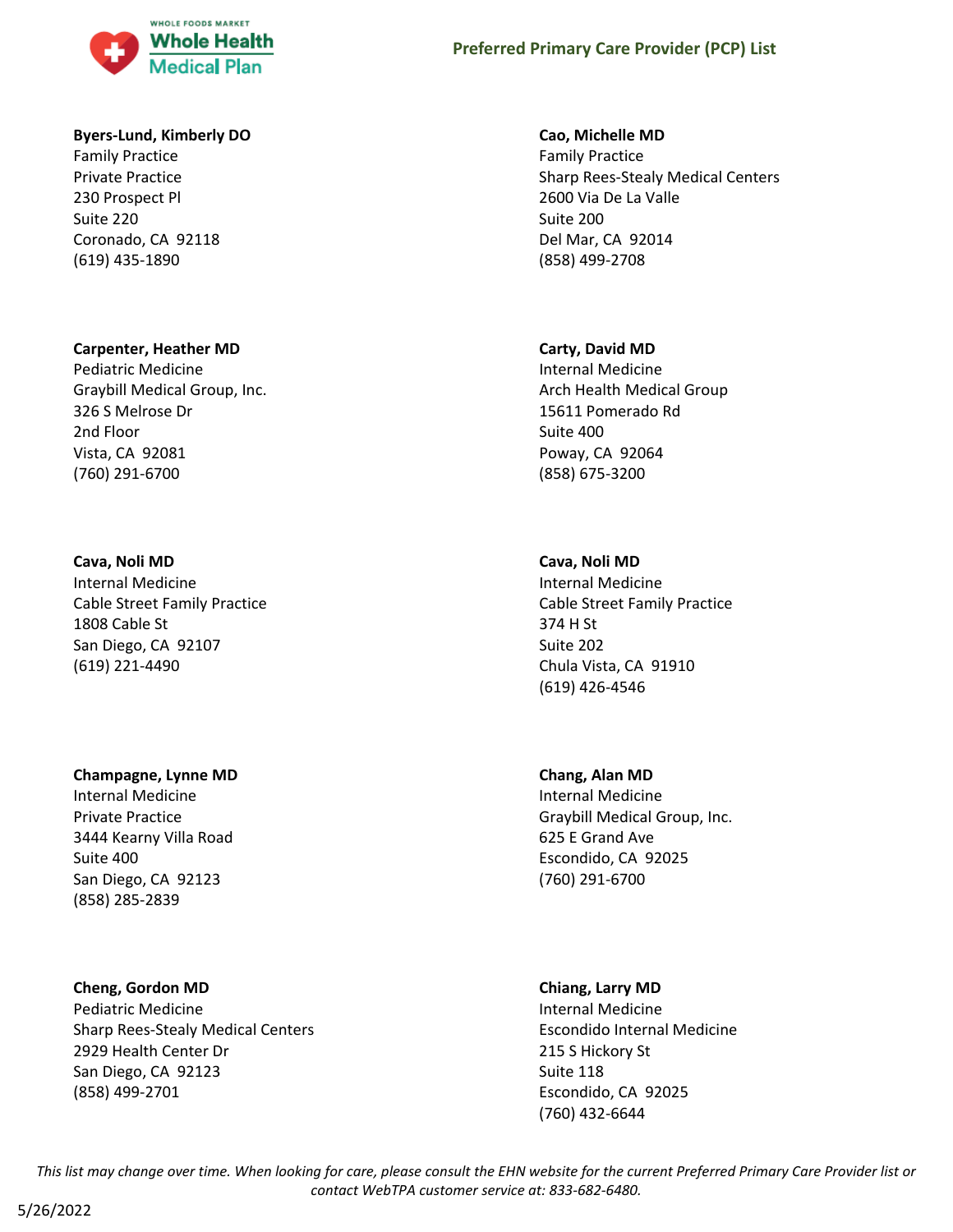

### **Chilingirian, Amy DO**

Family Practice Sharp Rees-Stealy Medical Centers 10243 Genetic Center Dr San Diego, CA 92121 (858) 499-2704

# **Clark Jr, Charles MD**

Internal Medicine Sharp Rees-Stealy Medical Centers 1400 E Palomar St Chula Vista, CA 91913 (858) 499-2707

# **Coleman, Stacey DO**

Family Practice Sharp Rees-Stealy Medical Centers 8701 Cuyamaca St Santee, CA 92071 (858) 499-2715

# **Considine, Kevin DO**

Family Practice Crown Island Family Practice 230 Prospect Pl Suite 350 Coronado, CA 92118 (619) 537-6910

# **Crumpler, Hans MD**

Family Practice SharpCare Medical Office 300 Lantern Crest Way Suite C San Diego, CA 92123 (619) 478-8270

# **Chu, Neelima MD**

Pediatric Medicine Sharp Rees-Stealy Medical Centers 5525 Grossmont Center Dr La Mesa, CA 91942 (858) 499-2701

# **Clow, Amity MD**

Family Practice Sharp Rees-Stealy Medical Centers 16899 W Bernardo Dr San Diego, CA 92127 (858) 499-2705

# **Conner, Julius MD**

Internal Medicine Sharp Rees-Stealy Medical Centers 16899 W Bernardo Dr San Diego, CA 92127 (858) 499-2705

### **Considine, Lisa DO**

Family Practice Crown Island Family Practice 230 Prospect Pl Suite 350 Coronado, CA 92118 (619) 537-6910

# **Crumpler, Hans MD**

Family Practice SharpCare Medical Office 8851 Center Dr Suite 500 La Mesa, CA 91942 (619) 740-5757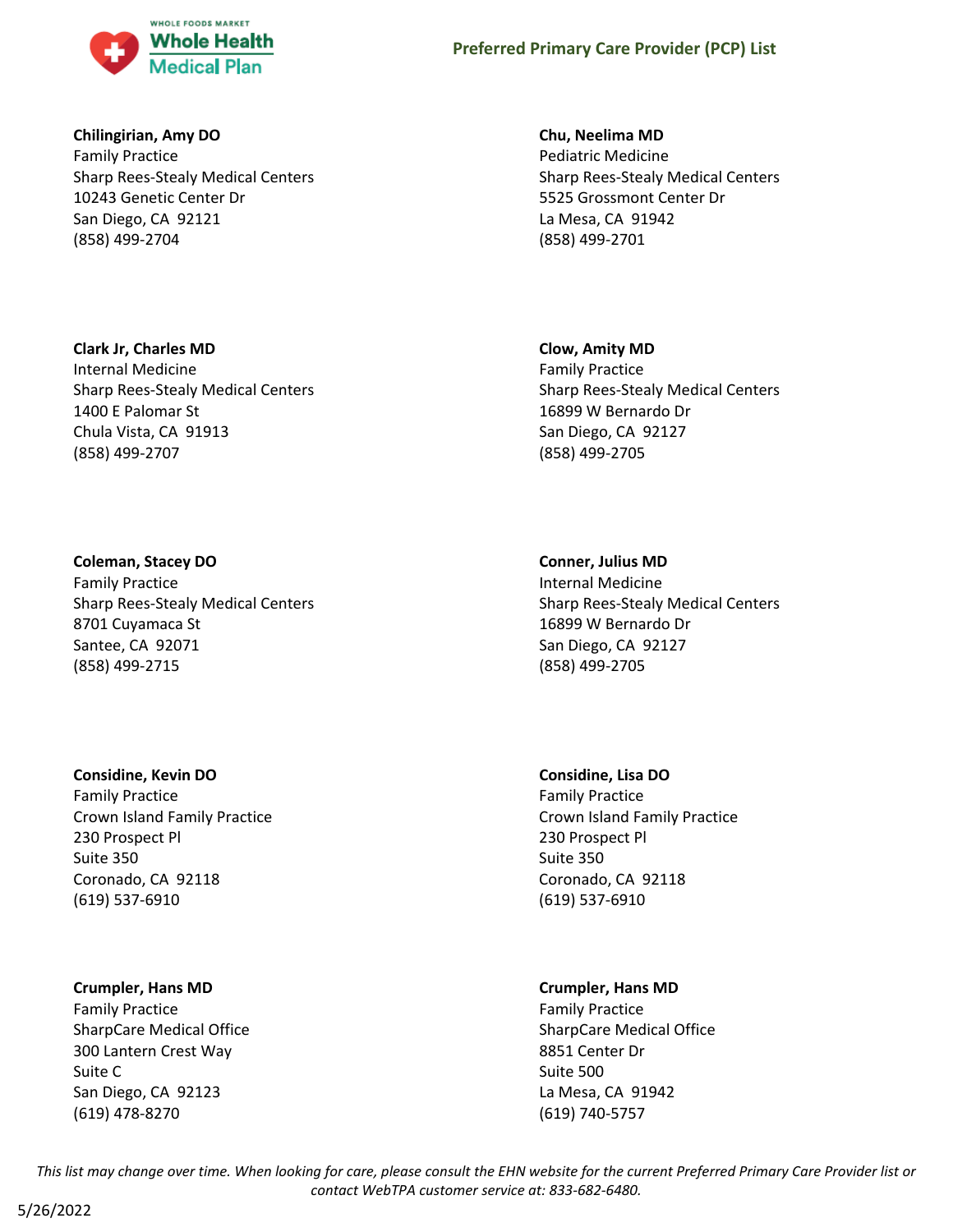

### **Cueva, Mary MD**

Family Practice Graybill Medical Group, Inc. 326 S Melrose Dr 2nd Floor Vista, CA 92081 (760) 291-6700

# **Czer, Gregory MD**

Internal Medicine Chula Vista Internal Medicine & Card Grp 754 Medical Center Ct Suite 100 Chula Vista, CA 91911 (619) 421-4000

# **Dang, Kim Ann MD**

Family Practice SharpCare Medical Office 8851 Center Dr Suite 500 La Mesa, CA 91942 (619) 740-5757

# **Dao, Viet MD**

Family Practice Private Practice 2363 Ulric Street Suite B San Diego, CA 92111 (858) 268-1747

# **Daramola, Iyabo MD**

Internal Medicine Caring Hearts Medical Clinic 2401 Reo Dr San Diego, CA 92139 (619) 479-6767

# **Curtis, Elaine MD**

Internal Medicine Private Practice 752 Medical Center Court Suite 200 Chula Vista, CA 91911 (619) 421-4311

# **Dai, Hui-Wen DO**

Family Practice Graybill Medical Group, Inc. 1035 S Main Ave Fallbrook, CA 92028 (760) 291-6700

# **Dao, Viet MD**

Family Practice Private Practice 4616 El Cajon Blvd Suite 9 San Diego, CA 92115 (619) 583-0553

# **Dao, Loan MD**

Family Practice Graybill Medical Group, Inc. 225 E 2nd Ave Building 1, Suite 101 Escondido, CA 92025 (760) 291-6700

### **Daub, Douglas MD**

Family Practice Private Practice 9460 Cuyamaca Street Suite 104 Santee, CA 92071 (619) 569-1790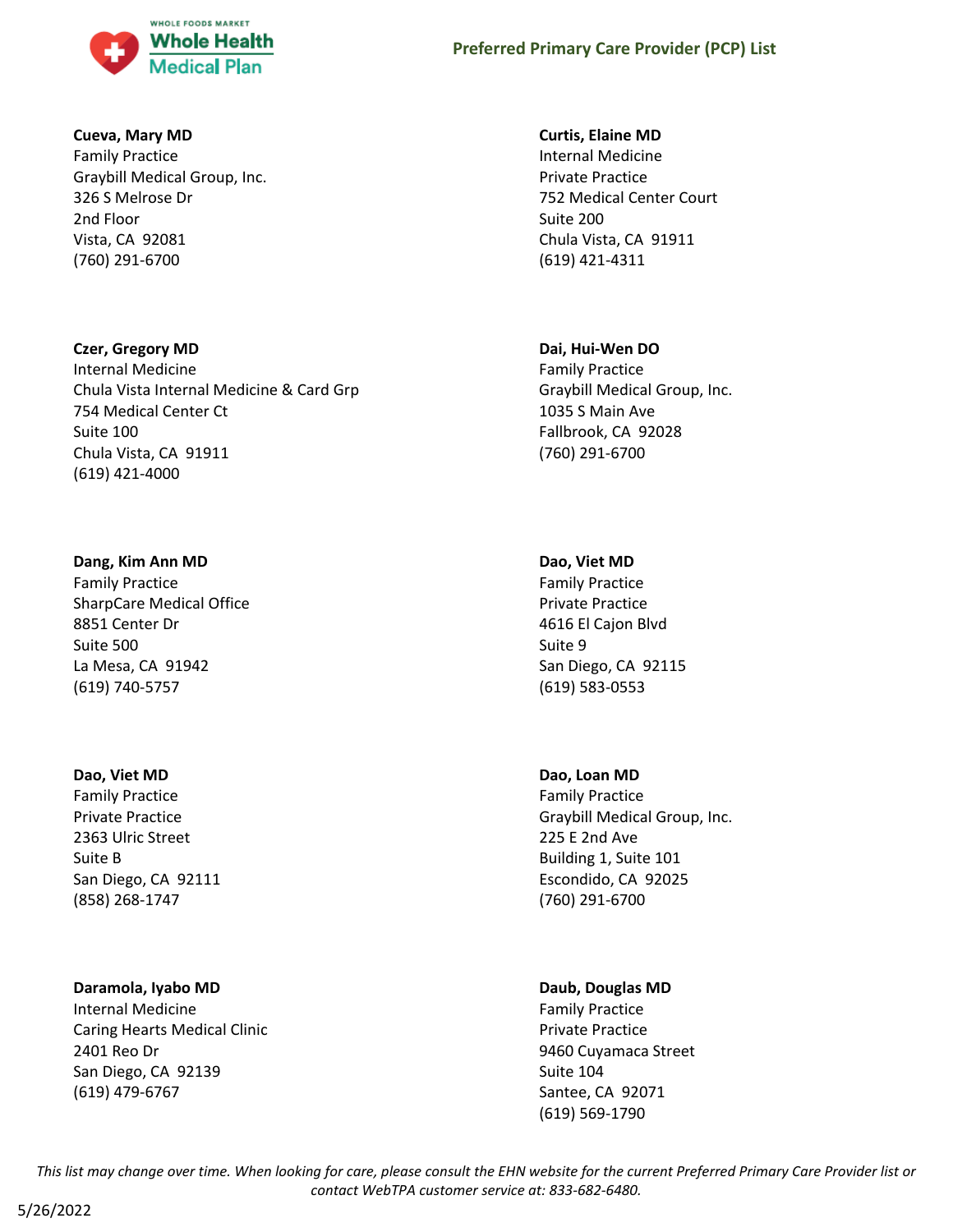

### **Davila, Jose MD**

Family Practice Sharp Rees-Stealy Medical Centers 5525 Grossmont Center Dr La Mesa, CA 91942 (858) 499-2711

### **De Carvalho, Carlos MD**

Internal Medicine Carlos T. DeCarvalho, MD, Inc. 629 3rd Ave Suite A Chula Vista, CA 91910 (619) 422-6158

# **DeLellis, Dana MD**

Internal Medicine Sharp Rees-Stealy Medical Centers 5525 Grossmont Center Dr La Mesa, CA 91942 (858) 499-2711

# **Dembitsky, Alana MD**

Internal Medicine Sharp Rees-Stealy Medical Centers 300 Fir St San Diego, CA 92101 (858) 499-2703

**Devaki, Uma DO** Family Practice Sharp Rees-Stealy Medical Centers 16899 W Bernardo Dr San Diego, CA 92127 (858) 499-2705

### **De Carvalho, Carlos MD**

Internal Medicine Carlos T. DeCarvalho, MD, Inc. 2939 Beyer Blvd San Diego, CA 92154 (619) 423-0343

# **Del Valle, Jeannette MD**

Internal Medicine Jeannette Del Valle MD, Inc. 769 Medical Center Ct Suite 203 Chula Vista, CA 91911 (619) 421-3313

# **Deleon, Lisa MD**

Pediatric Medicine Sharp Rees-Stealy Medical Centers 10670 Wexford St San Diego, CA 92131 (858) 499-2701

**Dembitsky, Nicholas MD** Internal Medicine Sharp Rees-Stealy Medical Centers 300 Fir St San Diego, CA 92101 (858) 499-2710

### **Doan, Kenneth MD**

Internal Medicine Sharp Rees-Stealy Medical Centers 5525 Grossmont Center Dr La Mesa, CA 91942 (858) 499-2711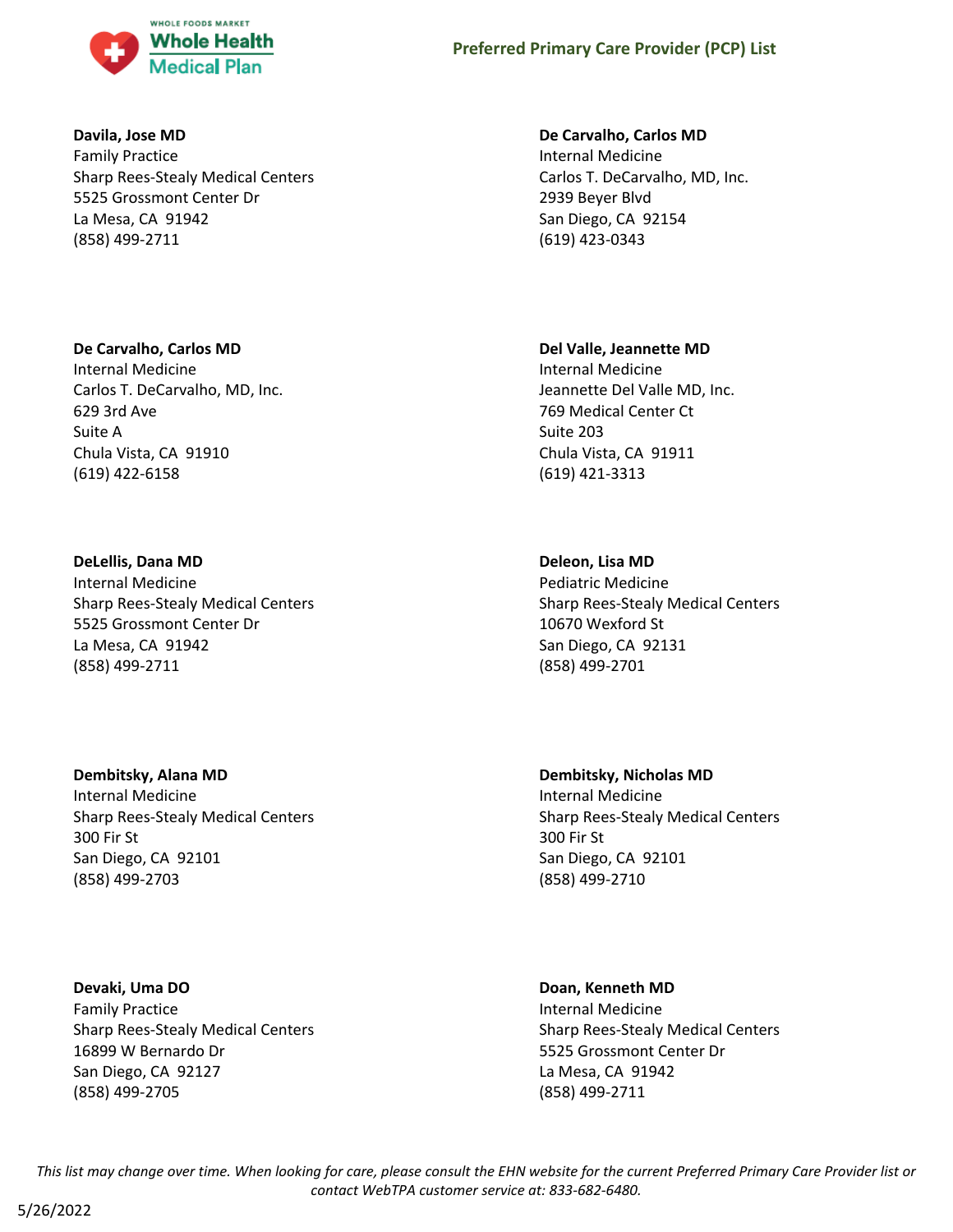

### **Dolby, Jennifer MD**

Pediatric Medicine Sharp Rees-Stealy Medical Centers 10243 Genetic Center Dr San Diego, CA 92121 (858) 499-2701

# **Dure-Smith, Belinda MD**

Internal Medicine Arch Health Medical Group 15611 Pomerado Rd Suite 400 Poway, CA 92064 (858) 675-3200

# **Ehlers, Rolf MD**

Internal Medicine San Diego Internal Medicine Associates 2790 Truxtun Rd Suite 100 San Diego, CA 92106 (619) 610-9790

**Elfeky, Sarah MD** Internal Medicine Sharp Rees-Stealy Medical Centers 5525 Grossmont Center Dr La Mesa, CA 91942 (858) 499-2711

# **Emmanuel-Cochrane, Joy DO**

Family Practice SharpCare Medical Office 2437 Fenton St Suite A Chula Vista, CA 91914 (619) 397-0866

### **Duong, Truc-Ha MD**

Pediatric Medicine Sharp Rees-Stealy Medical Centers 10670 Wexford St San Diego, CA 92131 (858) 499-2701

# **Dysart, Jeffrey MD**

Family Practice Genesee Medical Group, Inc. 7830 Clairemont Mesa Blvd Suite 100 San Diego, CA 92111 (858) 268-1111

# **Ehlers, Rolf MD**

Internal Medicine San Diego Internal Medicine Associates 8765 Aero Dr Suite 130 San Diego, CA 92123 (858) 541-0181

### **Elias, Ramiz MD**

Internal Medicine Contemporary Medicine, A Medical Corp. 7695 Cardinal Ct Suite 370 San Diego, CA 92123 (858) 384-6857

### **Eros, Christine MD**

Family Practice Metro Family Physicians Medical Group 5030 Camino De La Siesta Suite 204 San Diego, CA 92108 (858) 514-3700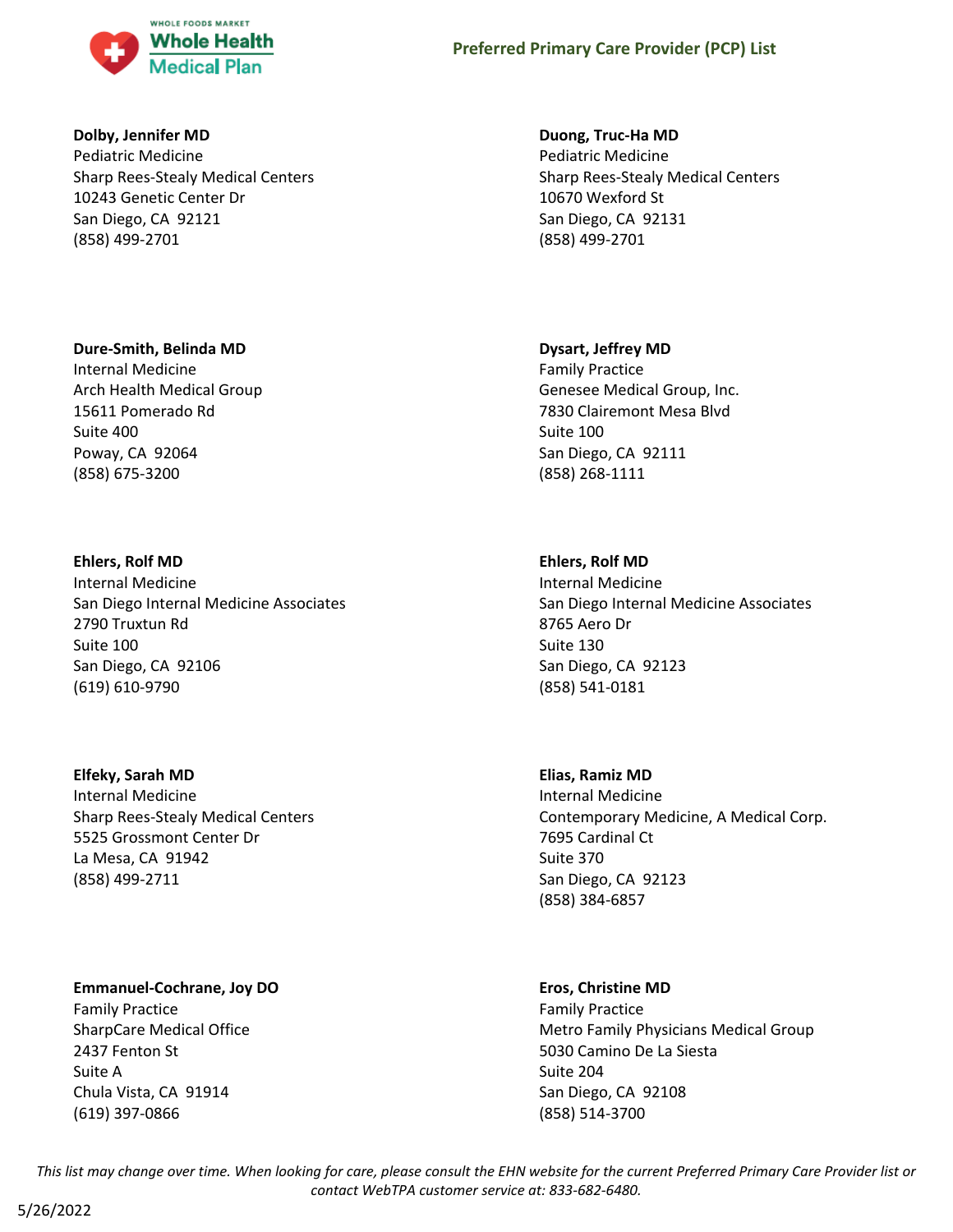

#### **Espinoza, Alexander MD**

Family Practice Graybill Medical Group, Inc. 277 Rancheros Dr Suite 100 San Marcos, CA 92069 (760) 291-6700

#### **Farrish, Susan MD**

Family Practice Arch Health Medical Group 211 13th St Ramona, CA 92065 (760) 789-5160

# **Fischer, Keith MD**

Family Practice Sharp Rees-Stealy Medical Centers 8701 Cuyamaca St Santee, CA 92071 (858) 499-2715

#### **Franco, Juan MD**

Internal Medicine Graybill Medical Group, Inc. 225 E 2nd Ave Building 1, Suite 202 Escondido, CA 92025 (760) 291-6700

#### **Garcia, Anna MD**

Family Practice Sharp Rees-Stealy Medical Centers 5525 Grossmont Center Dr La Mesa, CA 91942 (858) 499-2711

#### **Faeldonea-Seruelo, Rhyl Ann MD**

Family Practice Graybill Medical Group, Inc. 225 E 2nd Ave Building 1, Suite 101 Escondido, CA 92025 (760) 291-6700

#### **First, Brian MD**

Internal Medicine Ritchken & First MD's 4282 Genesee Ave Suite 103 San Diego, CA 92117 (858) 292-0108

#### **Foraci, Anna DO**

Family Practice El Norte Family Medical Group 306 W El Norte Pkwy Suite S Escondido, CA 92026 (760) 291-6700

### **Freeman, Nathan MD**

Family Practice Sharp Rees-Stealy Medical Centers 10670 Wexford St San Diego, CA 92131 (858) 499-2714

#### **Giangreco, Lizzie MD**

Pediatric Medicine Sharp Rees-Stealy Medical Centers 16899 W Bernardo Dr San Diego, CA 92127 (858) 499-2701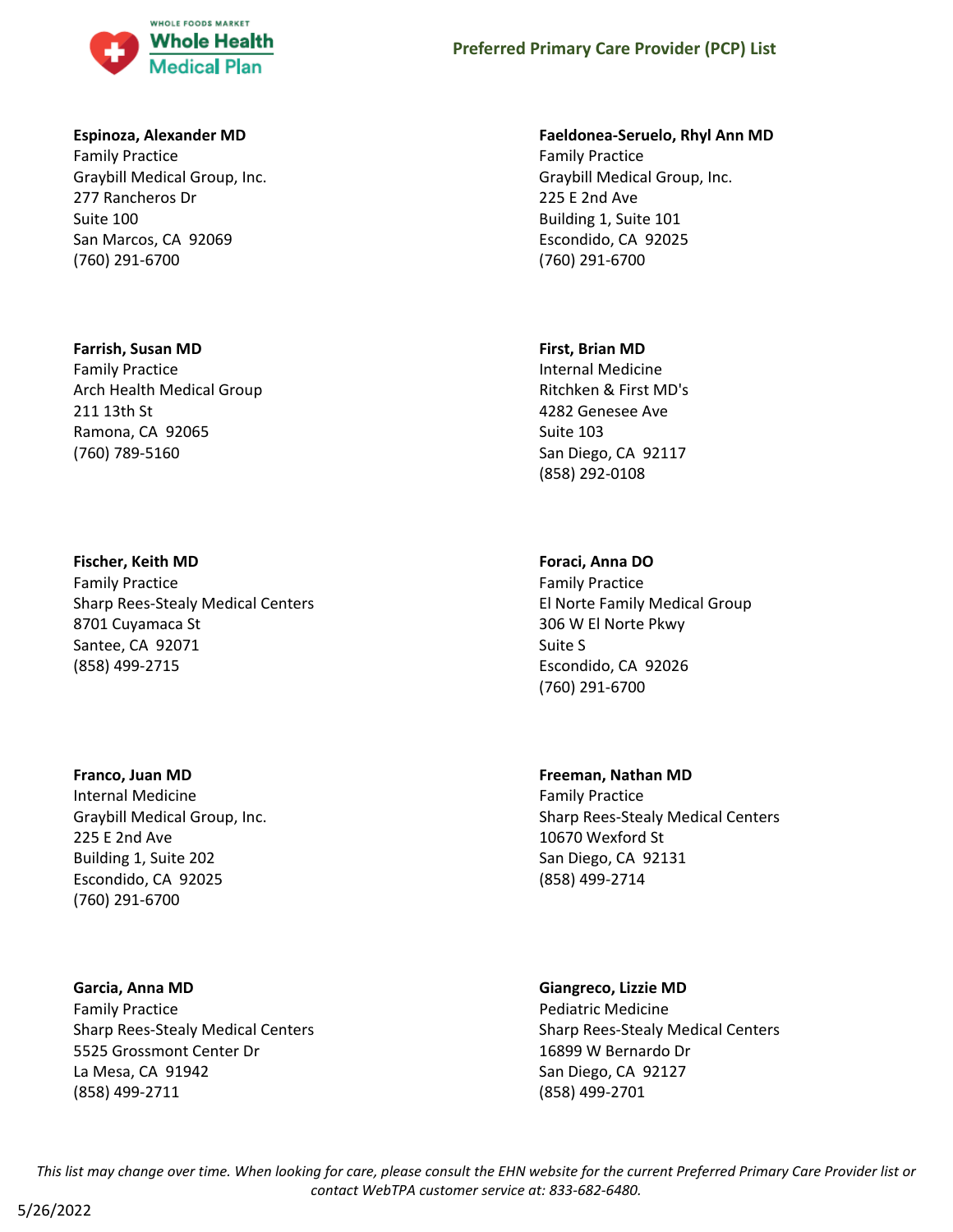

### **Giguere, Sarah DO**

Pediatric Medicine Sharp Rees-Stealy Medical Centers 1400 E Palomar St Chula Vista, CA 91913 (858) 499-2701

# **Gonzalez, Marco MD**

Family Practice Sharp Rees-Stealy Medical Centers 1400 E Palomar St Chula Vista, CA 91913 (858) 499-2707

### **Gosalia, Nupur MD**

Family Practice Graybill Medical Group, Inc. 3142 Vista Way Suite 100 Oceanside, CA 92056 (760) 291-6700

### **Gray, Maria MD**

Pediatric Medicine Sharp Rees-Stealy Medical Centers 5525 Grossmont Center Dr La Mesa, CA 91942 (858) 499-2701

# **Greene, Edward MD**

Internal Medicine Sharp Rees-Stealy Medical Centers 1400 E Palomar St Chula Vista, CA 91913 (858) 499-2707

### **Goldberg, Michal MD**

Pediatric Medicine Sharp Rees-Stealy Medical Centers 16899 W Bernardo Dr San Diego, CA 92127 (858) 499-2701

### **Gorges, Firas MD**

Family Practice Sharp Rees-Stealy Medical Centers 5525 Grossmont Center Dr La Mesa, CA 91942 (858) 499-2711

### **Graham, Stuart MD**

Pediatric Medicine Arch Health Medical Group 15611 Pomerado Rd 3rd Floor Poway, CA 92064 (858) 675-3210

### **Green, Steven MD**

Family Practice Sharp Rees-Stealy Medical Centers 5525 Grossmont Center Dr La Mesa, CA 91942 (858) 499-2711

#### **Gross, Bennett MD**

Internal Medicine Sharp Rees-Stealy Medical Centers 2600 Via De La Valle Suite 200 Del Mar, CA 92014 (858) 499-2708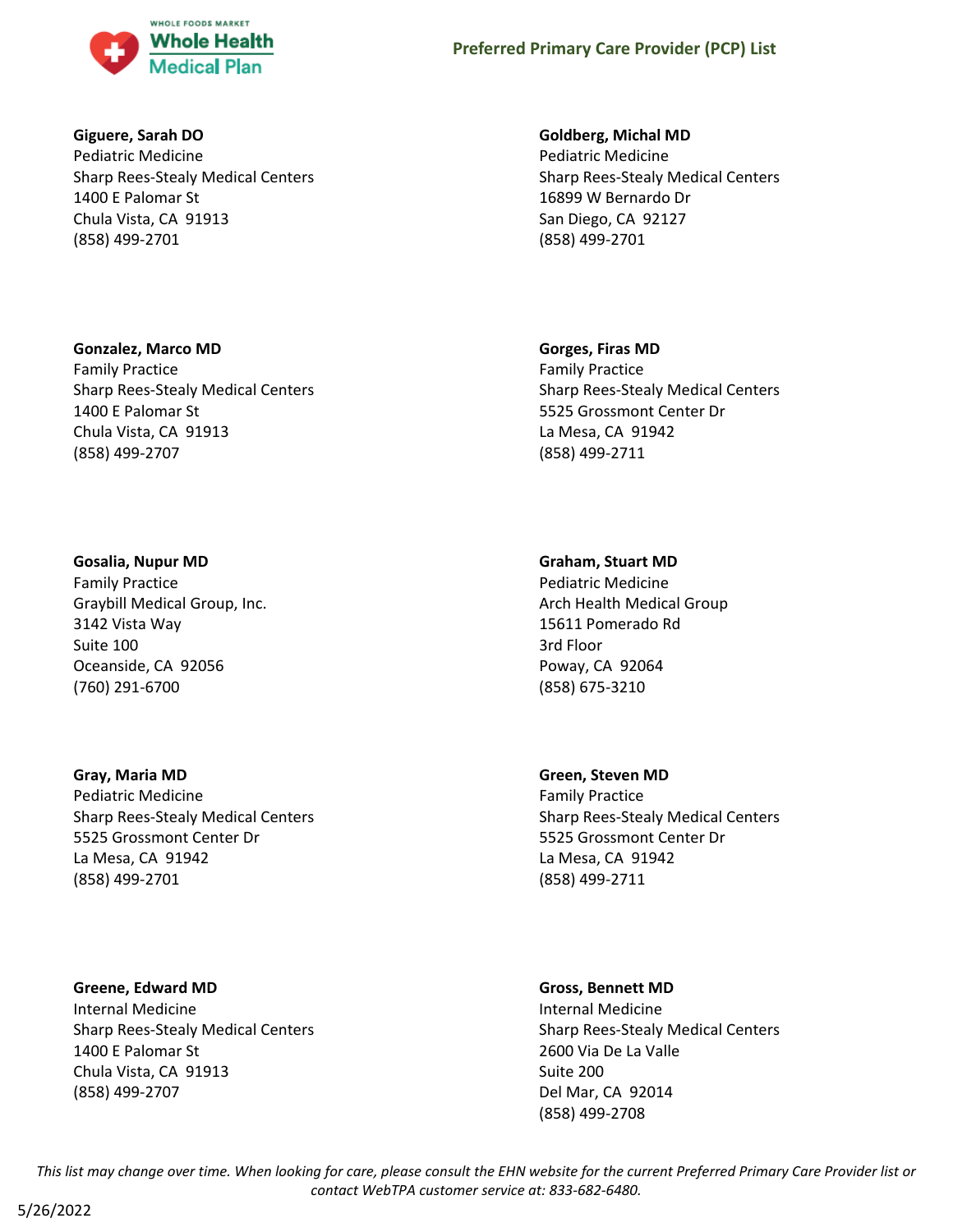

### **Guaiquil, Patricio DO**

Family Practice SharpCare Medical Office 10225 Austin Dr Suite 101 Spring Valley, CA 91978 (619) 660-6003

# **Ha, Iris MD**

Internal Medicine Sharp Rees-Stealy Medical Centers 525 3rd Ave Chula Vista, CA 91910 (858) 499-2713

# **Hackett, Laura MD**

Family Practice Sharp Rees-Stealy Medical Centers 5525 Grossmont Center Dr La Mesa, CA 91942 (858) 499-2711

# **Hamidi, Mahshid MD**

Family Practice SD Assoc in Family Medicine Med Grp 5222 Balboa Ave Suite 31 San Diego, CA 92117 (858) 565-6394

# **Hansen, David MD**

Internal Medicine Chula Vista Internal Medicine & Card Grp 1117 10th St Coronado, CA 92118 (619) 435-1861

# **Gupta, Carmen MD**

Family Practice Sharp Rees-Stealy Medical Centers 10243 Genetic Center Dr San Diego, CA 92121 (858) 499-2704

# **Haberman, Mark MD**

Pediatric Medicine Graybill Medical Group, Inc. 225 E 2nd Ave Building 1, Suite 202 Escondido, CA 92025 (760) 291-6700

# **Haffie, David DO**

Family Practice El Norte Family Medical Group 306 W El Norte Pkwy Suite S Escondido, CA 92026 (760) 291-6700

# **Hampshire, Andrew MD**

Family Practice Sharp Rees-Stealy Medical Centers 10670 Wexford St San Diego, CA 92131 (858) 499-2714

# **Hansen, David MD**

Internal Medicine Chula Vista Internal Medicine & Card Grp 754 Medical Center Ct Suite 100 Chula Vista, CA 91911 (619) 421-4000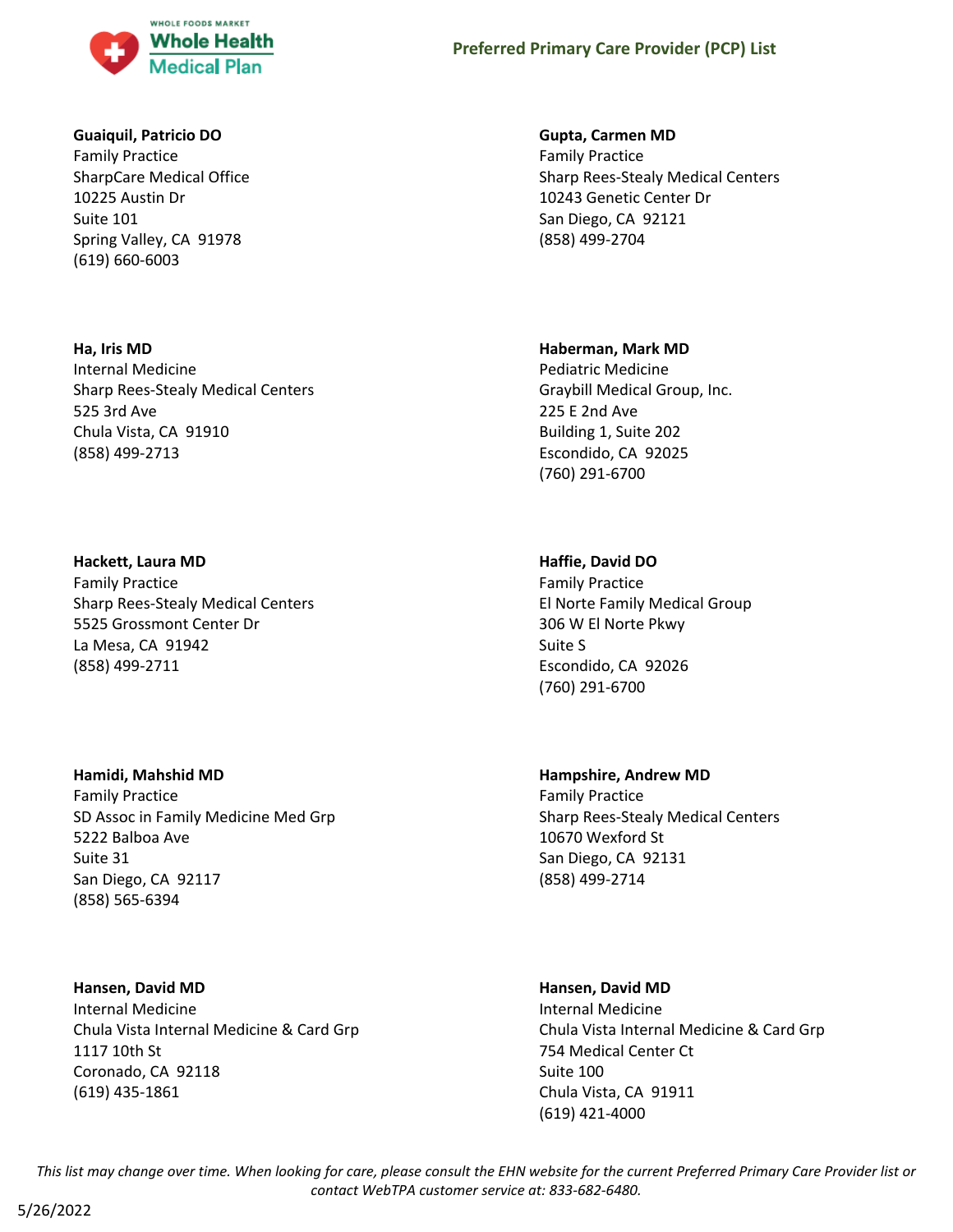

### **Hardisty, Teresa MD**

Pediatric Medicine Sharp Rees-Stealy Medical Centers 5525 Grossmont Center Dr La Mesa, CA 91942 (858) 499-2701

# **Hassan, Alshafie MD**

Internal Medicine Sharp Rees-Stealy Medical Centers 1400 E Palomar St Chula Vista, CA 91913 (858) 499-2707

# **Henderson, Tonya MD**

Pediatric Medicine Sharp Rees-Stealy Medical Centers 8701 Cuyamaca St Santee, CA 92071 (858) 499-2701

### **Ho, Bao DO**

Internal Medicine Sharp Rees-Stealy Medical Centers 525 3rd Ave Chula Vista, CA 91910 (858) 499-2713

### **Hoffman, Natalie MD**

Family Practice Sharp Rees-Stealy Medical Centers 10670 Wexford St San Diego, CA 92131 (858) 499-2714

# **Hartsfield, Jershonda MD**

Pediatric Medicine Sharp Rees-Stealy Medical Centers 1400 E Palomar St Chula Vista, CA 91913 (858) 499-2701

# **Hekmat, Razi MD**

Internal Medicine Razi D. Hekmat, MD, Inc. 610 Euclid Ave Suite 201 National City, CA 91950 (619) 267-8181

# **Hirniak, Oksana DO**

Family Practice Graybill Medical Group, Inc. 277 Rancheros Dr Suite 100 San Marcos, CA 92069 (760) 291-6700

# **Hoefer, Daniel MD**

Family Practice Sharp Rees-Stealy Medical Centers 8701 Cuyamaca St Santee, CA 92071 (858) 499-2715

# **Honer, Denise MD**

Internal Medicine Private Practice 5111 Garfield Street Suite A La Mesa, CA 91941 (619) 460-4050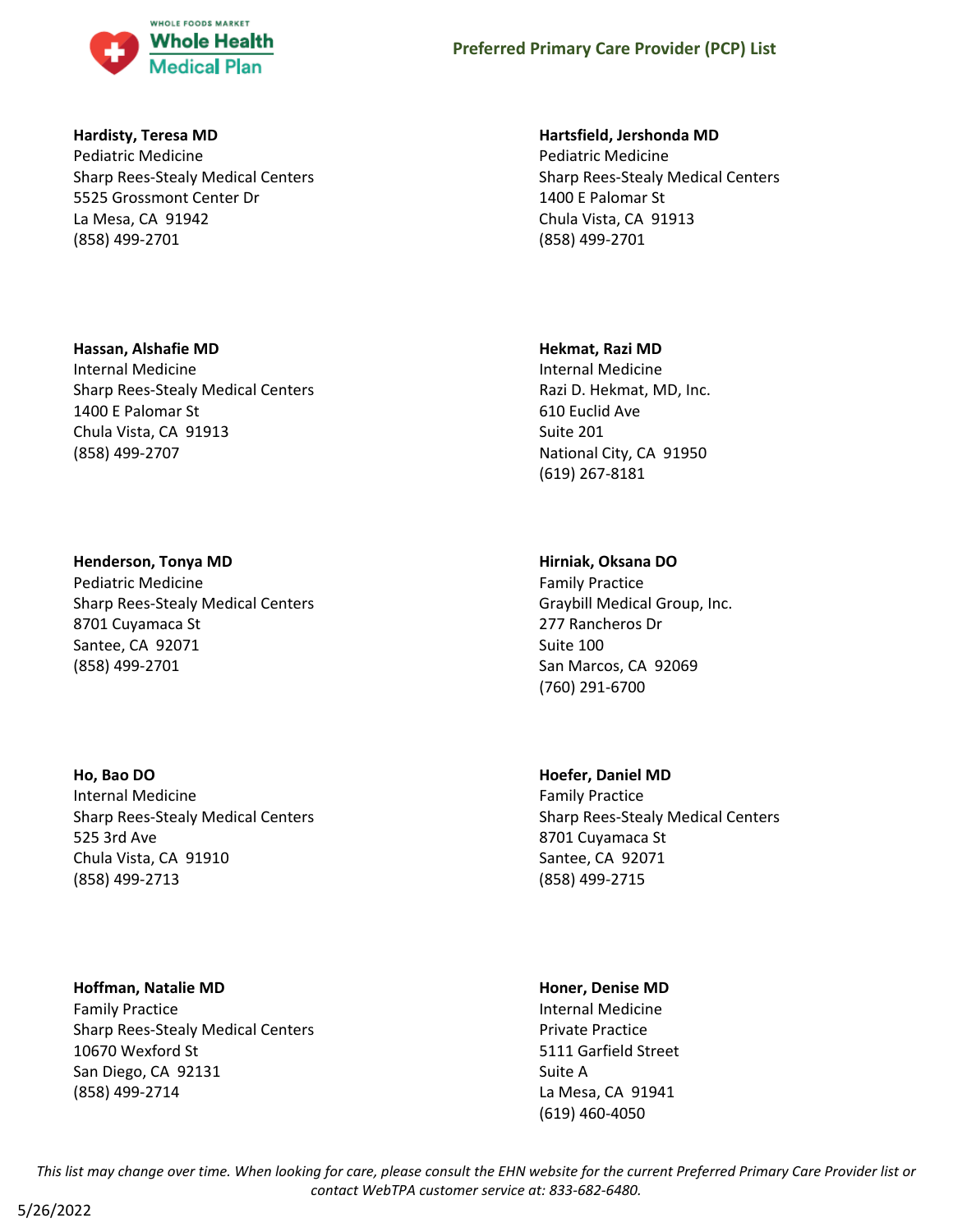

#### **Horikawa, Yousuke MD**

Pediatric Medicine Sharp Rees-Stealy Medical Centers 8701 Cuyamaca St Santee, CA 92071 (858) 499-2701

#### **Hubbard, Mark MD**

Family Practice Sharp Rees-Stealy Medical Centers 16899 W Bernardo Dr San Diego, CA 92127 (858) 499-2705

#### **Iem, Stephanie DO**

Family Practice Dani Care Family Health, Inc. 701 E Grand Ave Suite 100 Escondido, CA 92025 (760) 294-8898

### **Indacochea, Ricardo MD**

Pediatric Medicine Sharp Rees-Stealy Medical Centers 1400 E Palomar St Chula Vista, CA 91913 (858) 499-2600

### **Jabro, Mark MD**

Internal Medicine Sharp Rees-Stealy Medical Centers 300 Fir St San Diego, CA 92101 (858) 499-2703

#### **Huang, Victor MD**

Family Practice Graybill Medical Group, Inc. 1035 S Main Ave Fallbrook, CA 92028 (760) 291-6700

### **Huynh, Linda DO**

Internal Medicine San Diego Internal Medicine Associates 8765 Aero Dr Suite 130 San Diego, CA 92123 (858) 541-0181

# **Ignacio, Kathlyn MD**

Internal Medicine Sharp Rees-Stealy Medical Centers 10243 Genetic Center Dr San Diego, CA 92121 (858) 499-2704

#### **Ionescu, Ludmilla MD**

Family Practice Arch Health Medical Group 15611 Pomerado Rd 3rd Floor Poway, CA 92064 (858) 675-3210

### **Jacobs, Shari MD**

Pediatric Medicine Graybill Medical Group, Inc. 225 E 2nd Ave Building 1, Suite 100 Escondido, CA 92025 (760) 291-6790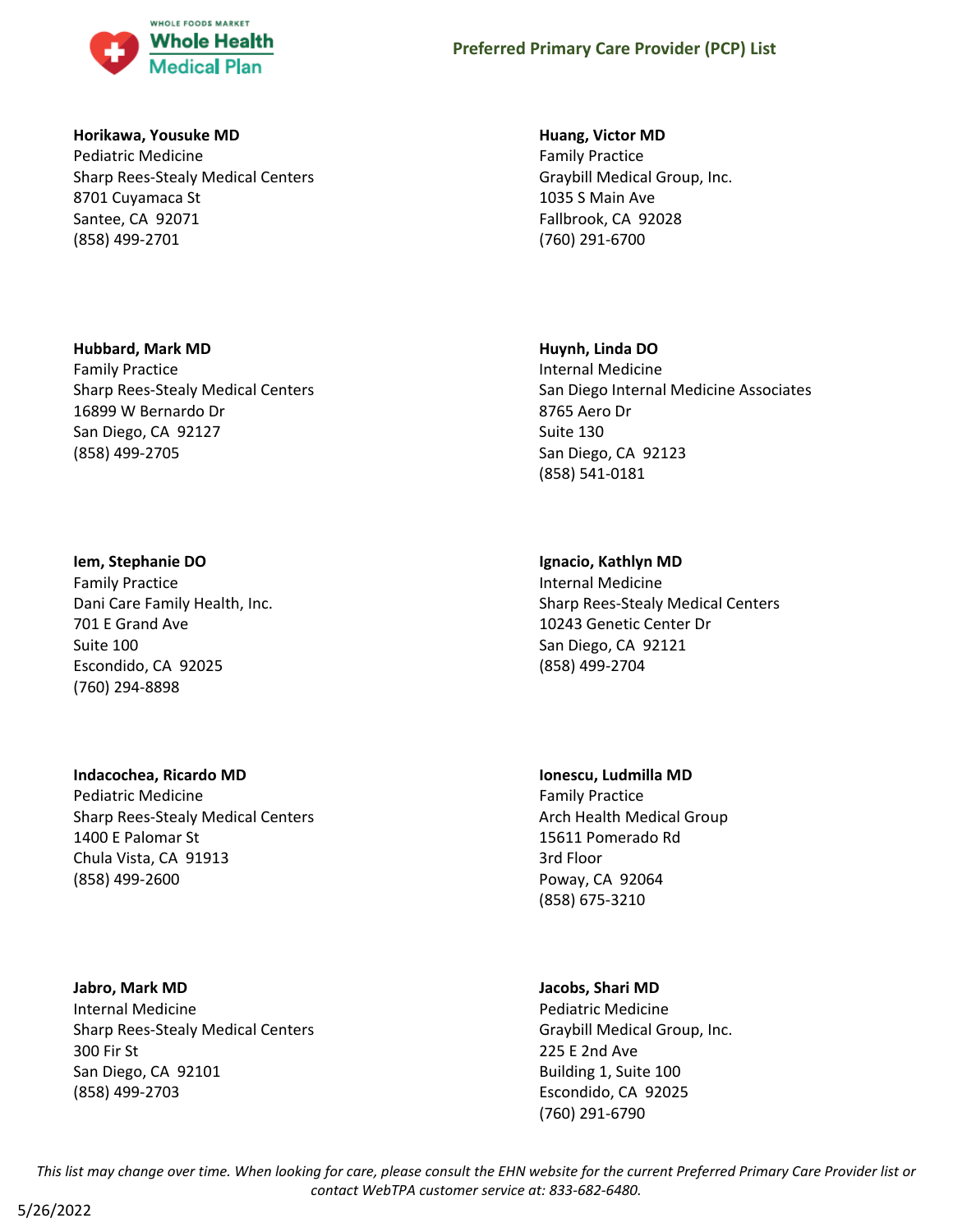

#### **Jalisi, Nejat MD**

Family Practice Emilys Medical Group APC 1320 E Madison Ave El Cajon, CA 92021 (619) 456-9800

#### **Jenson, Peter MD**

Family Practice Graybill Medical Group, Inc. 1035 S Main Ave Fallbrook, CA 92028 (760) 291-6700

#### **Johnson, Noah MD**

Family Practice Private Practice 10158 Buena Vista Ave Santee, CA 92071 (619) 562-1140

# **Johnson, Alex DO**

Family Practice Sharp Rees-Stealy Medical Centers 5525 Grossmont Center Dr La Mesa, CA 91942 (858) 499-2711

**Kang, Michelle DO** Internal Medicine Sharp Rees-Stealy Medical Centers 12710 Carmel Country Rd San Diego, CA 92130 (858) 499-2708

#### **Jensen, Jaclyn DO**

Family Practice Sharp Rees-Stealy Medical Centers 12710 Carmel Country Rd San Diego, CA 92130 (858) 499-2708

#### **Jimenez, Berenice MD**

Family Practice Sharp Rees-Stealy Medical Centers 1400 E Palomar St Chula Vista, CA 91913 (858) 499-2707

### **Johnson, Roy MD**

Family Practice Arch Health Medical Group 28743 Valley Center Rd Suite B Valley Center, CA 92082 (760) 749-0824

# **Jubran, Alexandra DO**

Family Practice Sharp Rees-Stealy Medical Centers 8701 Cuyamaca St Santee, CA 92071 (858) 499-2600

#### **Karnik, Prachi MD**

Internal Medicine Sharp Rees-Stealy Medical Centers 300 Fir St San Diego, CA 92101 (858) 499-2703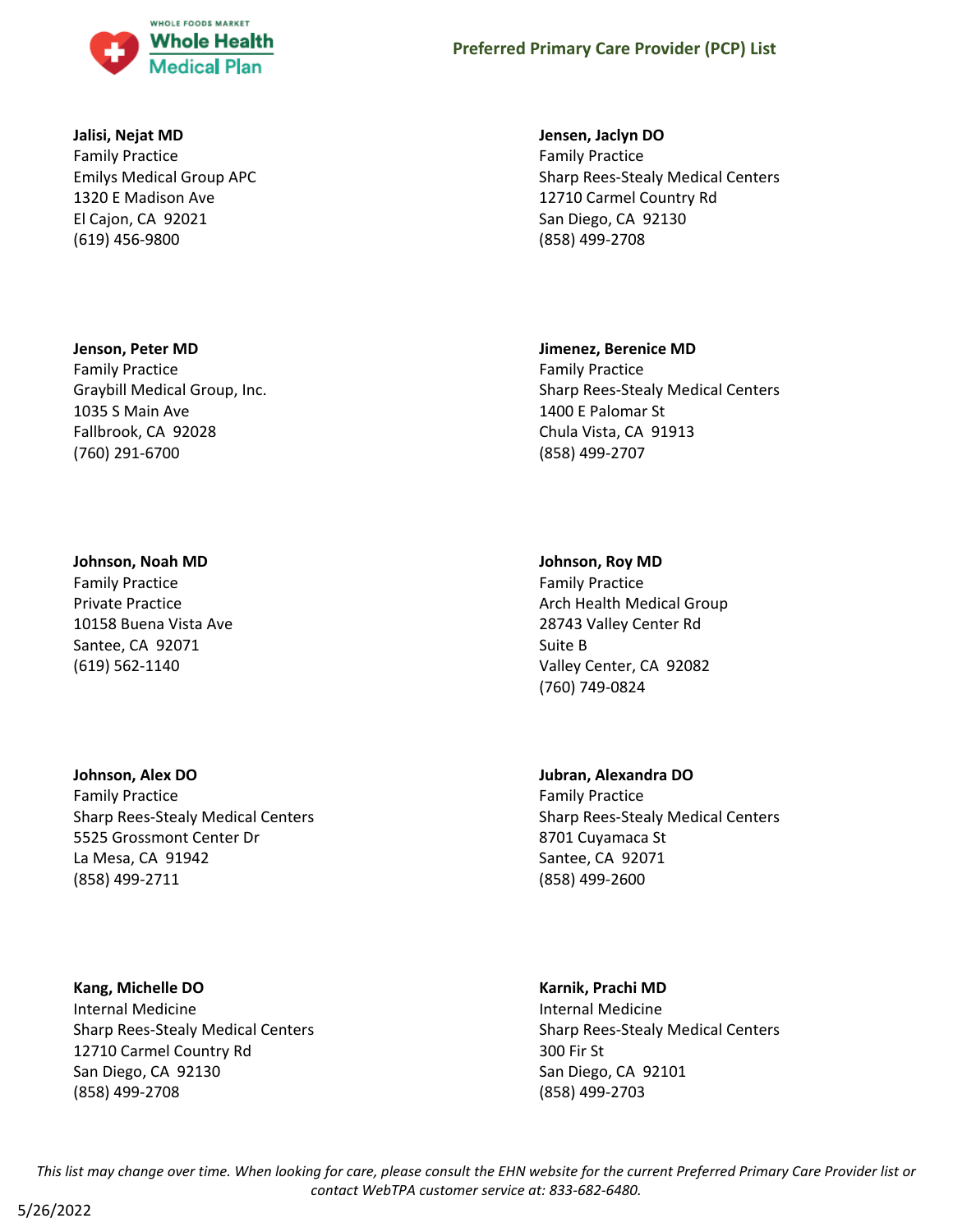

### **Kasch, Janine DO**

Family Practice Arch Health Medical Group 211 13th St Ramona, CA 92065 (760) 789-5160

# **Khatri, Rakhi MD**

Internal Medicine Sharp Rees-Stealy Medical Centers 16899 W Bernardo Dr San Diego, CA 92127 (858) 499-2705

### **Klein, Stuart MD**

Internal Medicine North County Internists 15721 Pomerado Rd Poway, CA 92064 (858) 485-6644

# **Korkis, Ebtissam MD**

Family Practice Private Practice 165 S 1st St El Cajon, CA 92019 (619) 312-0347

(858) 499-2703

**Kurisu, Wayne MD** Internal Medicine Sharp Rees-Stealy Medical Centers 300 Fir St San Diego, CA 92101

### **Kettlehake, Patricia MD**

Pediatric Medicine Private Practice 230 Prospect Place Suite 220 Coronado, CA 92118 (619) 435-2670

# **Khattri, Sonal MD**

Pediatric Medicine Arch Health Medical Group 15611 Pomerado Rd Suite 400 Poway, CA 92064 (858) 675-3200

# **Korkis, Ebtissam MD**

Family Practice Private Practice 1530 Jamacha Road Suite EF El Cajon, CA 92019 (619) 441-9200

# **Kubal, Gargi MD**

Pediatric Medicine Sharp Rees-Stealy Medical Centers 2929 Health Center Dr San Diego, CA 92123 (858) 499-2701

# **Kwok, Ronald MD**

Internal Medicine Sharp Rees-Stealy Medical Centers 5525 Grossmont Center Dr La Mesa, CA 91942 (858) 499-2711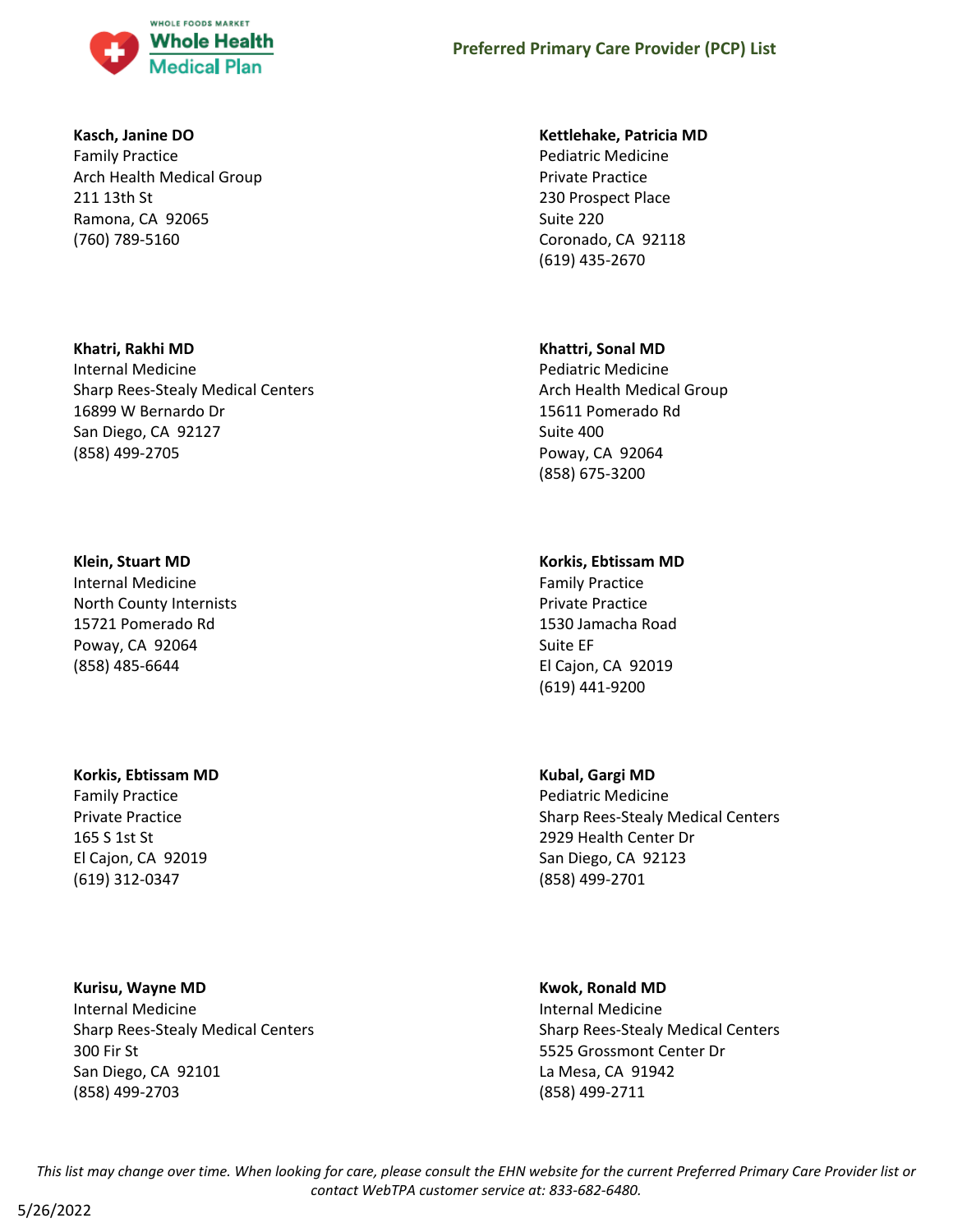

### **Lai, Tung MD**

Internal Medicine San Diego Physicians Clinic, Inc. 10737 Camino Ruiz Suite 200 San Diego, CA 92126 (858) 653-0147

# **Laliotis, Aristotelis MD**

Internal Medicine Sharp Rees-Stealy Medical Centers 2020 Genesee Ave San Diego, CA 92123 (858) 499-2707

# **Lavender, Jamie MD**

Internal Medicine Sharp Rees-Stealy Medical Centers 300 Fir St San Diego, CA 92101 (858) 499-2703

### **Le, Hoe MD**

Family Practice Private Practice 9225 Carlton Hills Blvd Suite 4 Santee, CA 92071 (619) 258-4000

### **Lee, Pamela MD**

Family Practice Sharp Rees-Stealy Medical Centers 1400 E Palomar St Chula Vista, CA 91913 (858) 499-2707

**Lai, Tung MD** Internal Medicine San Diego Physicians Clinic, Inc. 6905 Linda Vista Rd San Diego, CA 92111 (858) 653-0147

# **Laliotis, Aristotelis MD**

Internal Medicine Sharp Rees-Stealy Medical Centers 2600 Via De La Valle Suite 200 Del Mar, CA 92014 (858) 499-2708

# **Laxmisan, Archana MD**

Internal Medicine Sharp Rees-Stealy Medical Centers 16899 W Bernardo Dr San Diego, CA 92127 (858) 499-2705

**Le, Lara MD** Internal Medicine Graybill Medical Group, Inc. 225 E 2nd Ave Building 1, Suite 202 Escondido, CA 92025 (760) 291-6700

# **Lee, Yong MD** Internal Medicine Sharp Rees-Stealy Medical Centers 1400 E Palomar St Chula Vista, CA 91913 (858) 499-2707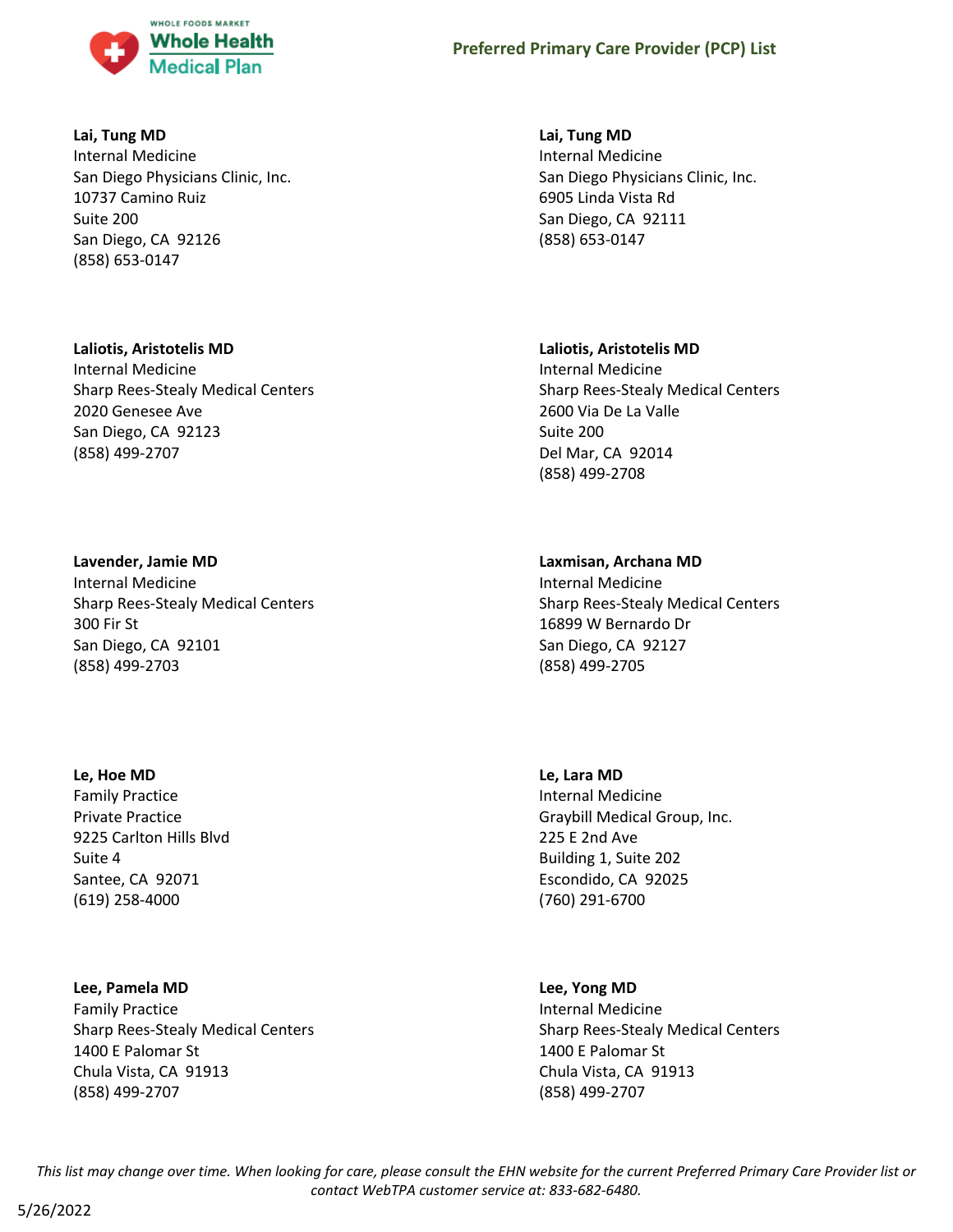

### **Leonard, Joseph MD**

Family Practice Sharp Rees-Stealy Medical Centers 5525 Grossmont Center Dr La Mesa, CA 91942 (858) 499-2711

#### **Levine, Ellyn MD**

Internal Medicine Private Practice 5290 Baltimore Drive La Mesa, CA 91942 (619) 567-6914

#### **Levinson, Gary MD**

Internal Medicine Sharp Rees-Stealy Medical Centers 2600 Via De La Valle Suite 200 Del Mar, CA 92014 (858) 499-2708

### **Light, Cyril MD**

Family Practice Sharp Rees-Stealy Medical Centers 10243 Genetic Center Dr San Diego, CA 92121 (858) 499-2704

### **Lin, Cynthia MD**

Internal Medicine Sharp Rees-Stealy Medical Centers 2020 Genesee Ave San Diego, CA 92123 (858) 499-2710

#### **Levey, Douglas MD**

Internal Medicine Sharp Rees-Stealy Medical Centers 5525 Grossmont Center Dr La Mesa, CA 91942 (858) 499-2711

#### **Levinson, Gary MD**

Internal Medicine Sharp Rees-Stealy Medical Centers 2020 Genesee Ave San Diego, CA 92123 (858) 499-2708

# **Liang, Teh MD**

Internal Medicine Sharp Rees-Stealy Medical Centers 5525 Grossmont Center Dr La Mesa, CA 91942 (858) 499-2711

# **Lin, Cheng-I MD** Internal Medicine Sharp Rees-Stealy Medical Centers 16899 W Bernardo Dr San Diego, CA 92127 (858) 499-2705

### **Lin, James MD**

Family Practice Sharp Rees-Stealy Medical Centers 1400 E Palomar St Chula Vista, CA 91913 (858) 499-2707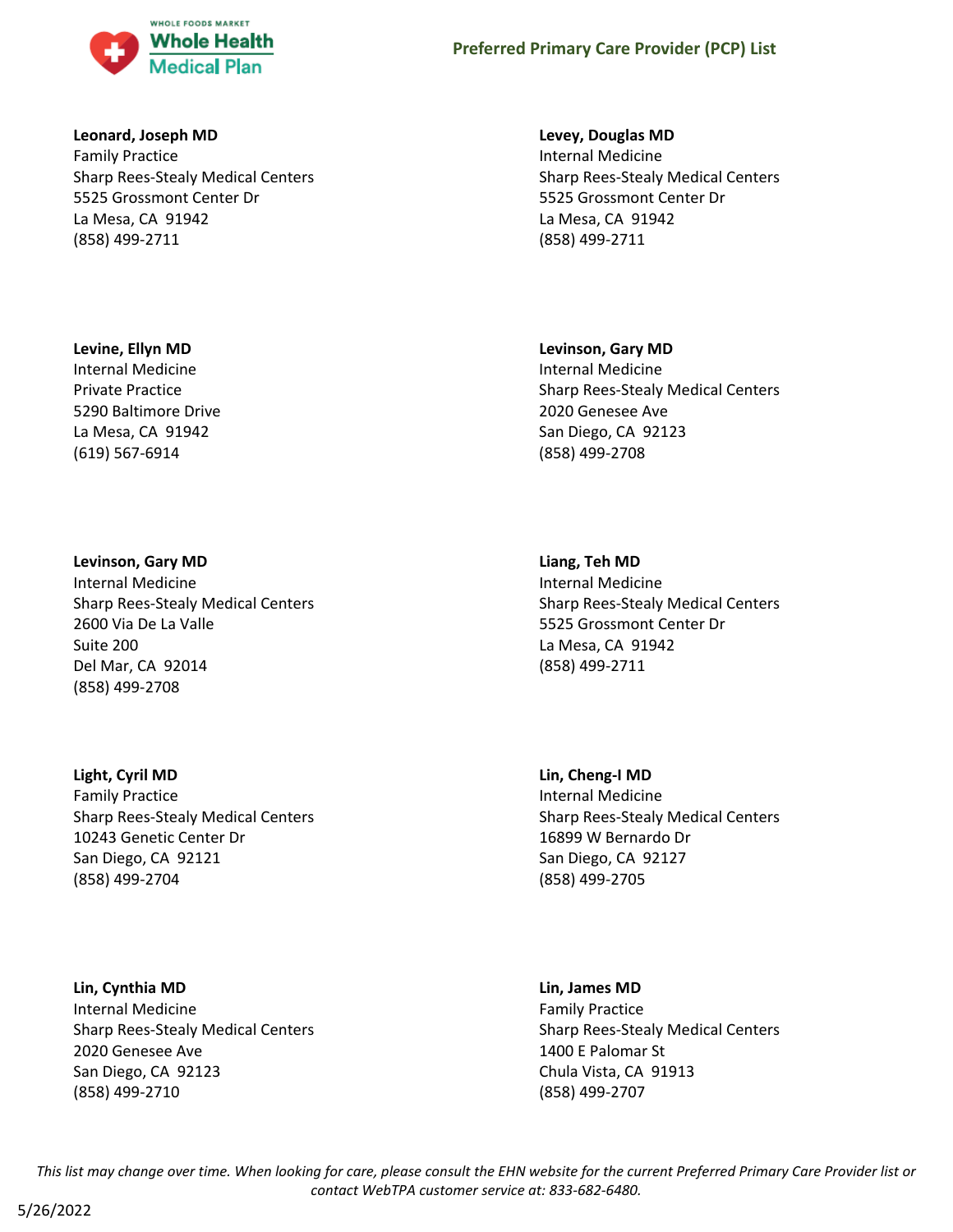

#### **Liske, Michelle MD**

Internal Medicine Private Practice 4340 Genesee Avenue Suite 207 San Diego, CA 92117 (858) 356-5600

# **Lopes, Aimee DO** Family Practice Sharp Rees-Stealy Medical Centers 2020 Genesee Ave San Diego, CA 92123 (858) 499-2710

### **Lopez, Jose MD**

Internal Medicine Prisma Care, A Medical Corporation 4184 Beyer Blvd Suite 105 San Ysidro, CA 92173 (619) 547-6255

### **Lozano, Martha MD**

Internal Medicine Private Practice 841 Kuhn Drive Suite 200 Chula Vista, CA 91914 (619) 363-4000

### **Lynn, Theresa MD**

Family Practice Sharp Rees-Stealy Medical Centers 8701 Cuyamaca St Santee, CA 92071 (858) 499-2715

#### **Long, Dawn MD**

Family Practice Sharp Rees-Stealy Medical Centers 2020 Genesee Ave San Diego, CA 92123 (858) 499-2710

#### **Lopez, Jose MD**

Internal Medicine Prisma Care, A Medical Corporation 2648 Main St Suite A Chula Vista, CA 91911 (619) 575-5000

### **Lowery, Jieyu MD**

Family Practice Sharp Rees-Stealy Medical Centers 5525 Grossmont Center Dr La Mesa, CA 91942 (858) 499-2711

#### **Luu, Dan MD**

Family Practice Graybill Medical Group, Inc. 326 S Melrose Dr 2nd Floor Vista, CA 92081 (760) 291-6700

### **Macrander, Mariette MD**

Family Practice Graybill Medical Group, Inc. 225 E 2nd Ave Building 1, Suite 202 Escondido, CA 92025 (760) 291-6700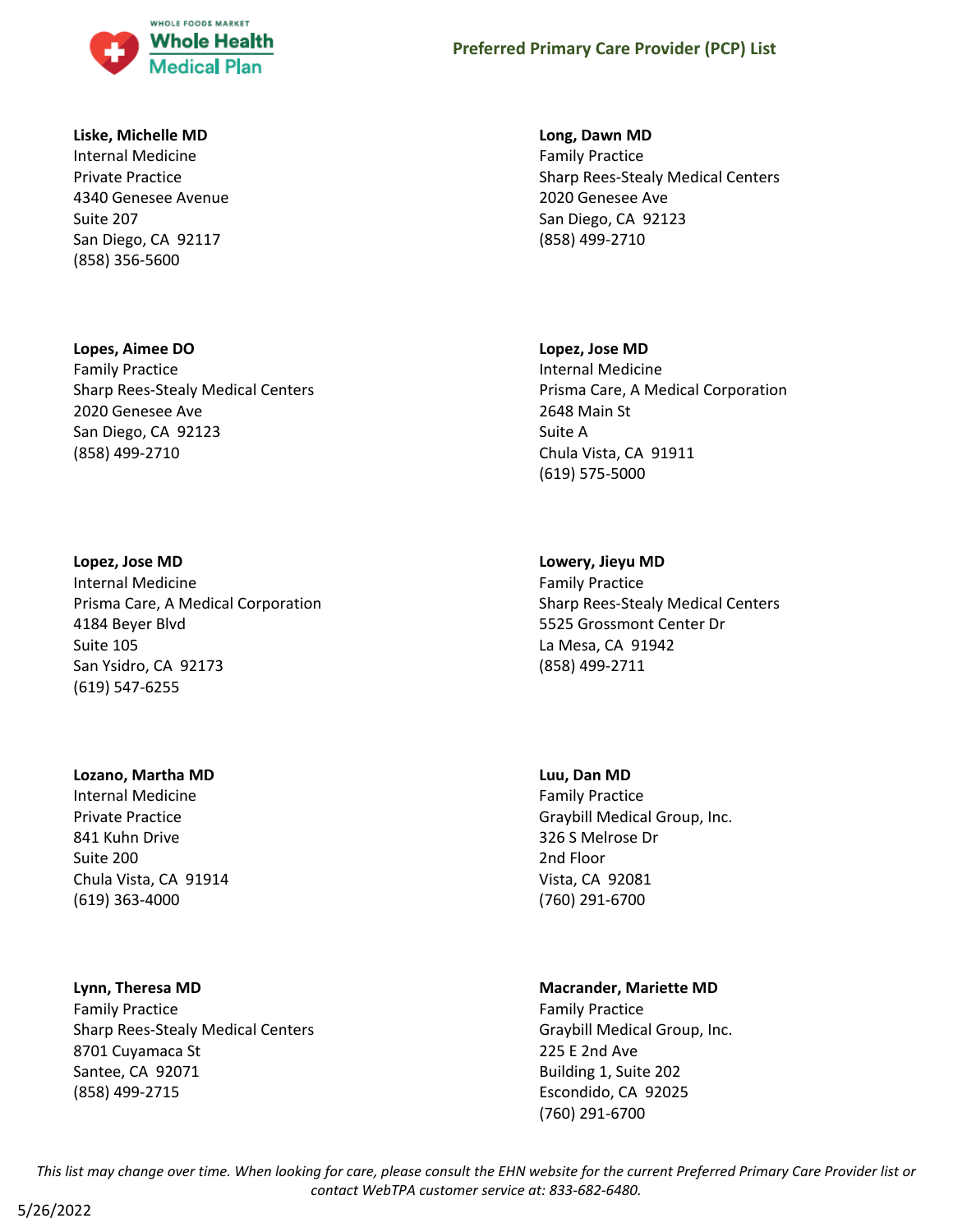

#### **Magat, Patrocinia MD**

Family Practice Ficare Medical 15644 Pomerado Rd Suite 100 Poway, CA 92064 (858) 485-5111

#### **Maletz, Charles MD**

Family Practice Graybill Medical Group, Inc. 277 Rancheros Dr Suite 100 San Marcos, CA 92069 (760) 291-6700

#### **Malinak, James MD**

Internal Medicine Private Practice 5111 Garfield Street Suite A La Mesa, CA 91941 (619) 460-4050

# **Malone, Kevin MD**

Family Practice Family & Preventive Medical Center 1415 Ridgeback Rd Suite 4 Chula Vista, CA 91910 (619) 421-4257

#### **Mansour, Wasim DO**

Family Practice East County Family Health Center, Inc. 330 S Magnolia Ave Suite 101 El Cajon, CA 92020 (619) 593-3007

### **Mahmoud, Amro DO**

Internal Medicine Sharp Rees-Stealy Medical Centers 8701 Cuyamaca St Santee, CA 92071 (858) 499-2711

#### **Maletz, Louis MD**

Family Practice Arch Health Medical Group 15611 Pomerado Rd 3rd Floor South Poway, CA 92064 (858) 675-3210

### **Mallo, Richard MD**

Internal Medicine Graybill Medical Group, Inc. 225 E 2nd Ave Building 1, Suite 202 Escondido, CA 92025 (760) 291-6700

#### **Mamaril, Dennis MD**

Internal Medicine Arch Health Medical Group 15611 Pomerado Rd Suite 400 Poway, CA 92064 (858) 675-3200

### **Mansour, Karim MD**

Pediatric Medicine San Diego Internal Medicine Associates 8765 Aero Dr Suite 300 San Diego, CA 92123 (858) 541-0181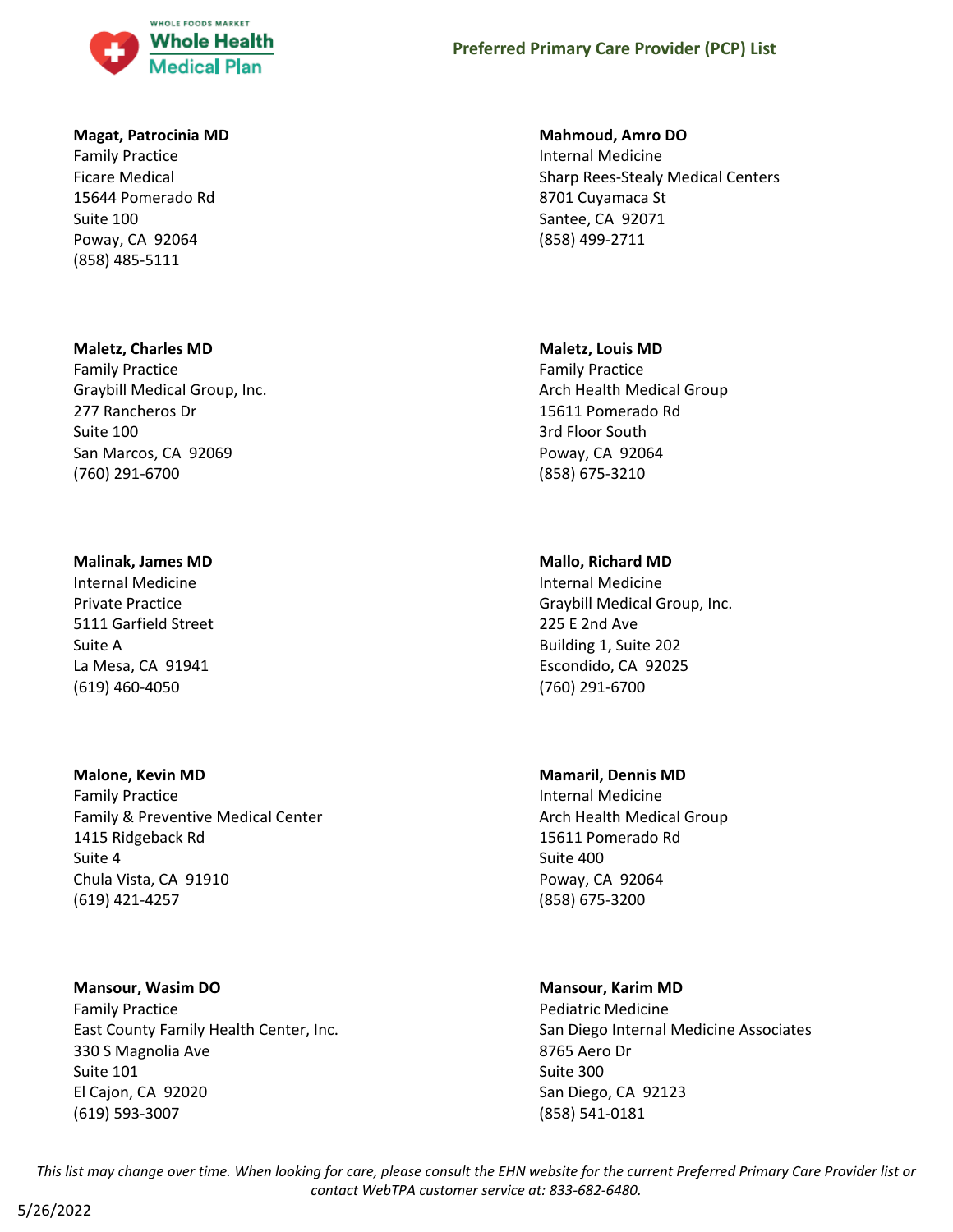

### **Manuel, Peggy MD**

Pediatric Medicine Sharp Rees-Stealy Medical Centers 2929 Health Center Dr San Diego, CA 92123 (858) 499-2701

#### **Marshall, Larry MD**

Family Practice Private Practice 12517 Lakeshore Drive Lakeside, CA 92040 (619) 443-3843

### **Martinez, Albert MD**

Pediatric Medicine Sharp Rees-Stealy Medical Centers 10670 Wexford St San Diego, CA 92131 (858) 499-2701

### **Mashayekhi, Pegah DO**

Internal Medicine Arch Health Medical Group 2125 Citracado Pkwy Suite 220 Escondido, CA 92029 (760) 294-2266

#### **Matta, Yara MD**

Pediatric Medicine Graybill Medical Group, Inc. 25485 Medical Center Dr Murrieta, CA 92562 (760) 291-6700

#### **Marin, Ada MD**

Family Practice Metro Family Physicians Medical Group 5030 Camino De La Siesta Suite 204 San Diego, CA 92108 (858) 514-3700

#### **Martin, Michael MD**

Pediatric Medicine Sharp Rees-Stealy Medical Centers 12710 Carmel Country Rd San Diego, CA 92130 (858) 499-2708

#### **Martinez, Francisco MD**

Internal Medicine Francisco Martinez, MD 890 Eastlake Pkwy Suite 301 Chula Vista, CA 91914 (619) 421-2949

#### **Matsumoto, Paul DO**

Family Practice Sharp Rees-Stealy Medical Centers 2020 Genesee Ave San Diego, CA 92123 (858) 499-2710

#### **Matthews, Merritt MD**

Family Practice Gateway Medical Group of San Diego 610 Euclid Ave Suite 302 National City, CA 91950 (619) 527-7700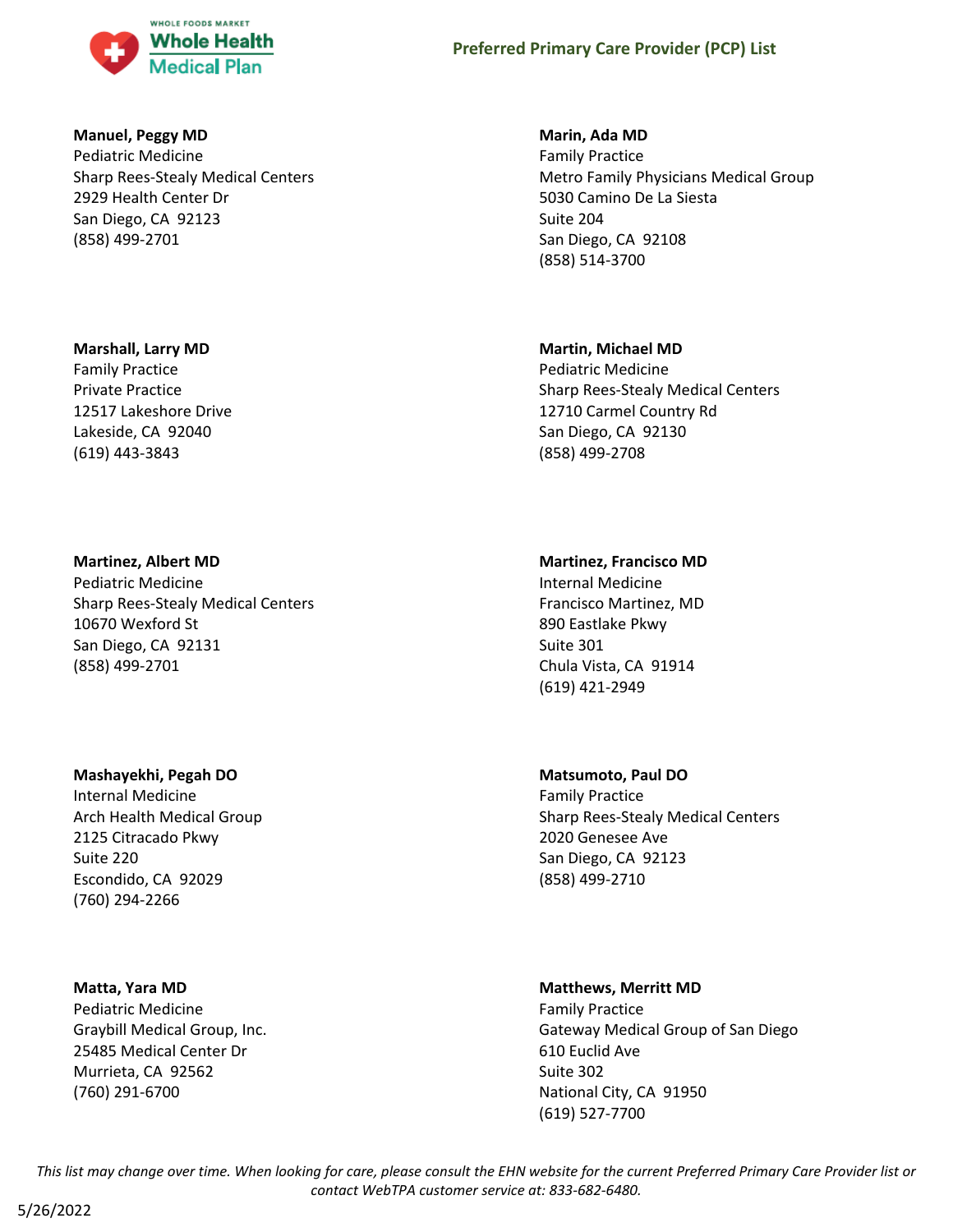

#### **Matthews, Merritt MD**

Family Practice Gateway Medical Group of San Diego 752 Medical Center Ct Suite 210 Chula Vista, CA 91911 (619) 656-0206

#### **Mcfeeters, Gary MD**

Family Practice Kearny Mesa Medical Group, Inc. 7525 Linda Vista Rd Suite A San Diego, CA 92111 (858) 277-2361

#### **Merkes, Kevin MD**

Internal Medicine North County Internists 15721 Pomerado Rd Poway, CA 92064 (858) 485-6644

### **Meyer, Grant MD**

Pediatric Medicine San Diego Internal Medicine Associates 8765 Aero Dr Suite 130 San Diego, CA 92123 (858) 541-0181

### **Michlin, Bernard MD**

Internal Medicine Private Practice 6367 Alvarado Court Suite 200 San Diego, CA 92120 (619) 583-1954

#### **Maya, Nossa MD**

Internal Medicine Advanced Elegant Weight Loss & Family Health Clinic, APMC 671 S Mollison Ave Suite B El Cajon, CA 92020 (619) 841-8148

#### **Meram, Susan MD**

Family Practice Arch Health Medical Group 15611 Pomerado Rd 3rd Floor South Poway, CA 92064 (858) 675-3210

# **Messoline, Matthew MD**

Family Practice Sharp Rees-Stealy Medical Centers 12710 Carmel Country Rd San Diego, CA 92130 (858) 499-2708

### **Meyerhoff, Brian MD**

Internal Medicine Graybill Medical Group, Inc. 625 E Grand Ave Escondido, CA 92025 (760) 291-6700

### **Miller, Jerry MD**

Family Practice Arch Health Medical Group 211 13th St Ramona, CA 92065 (760) 789-5160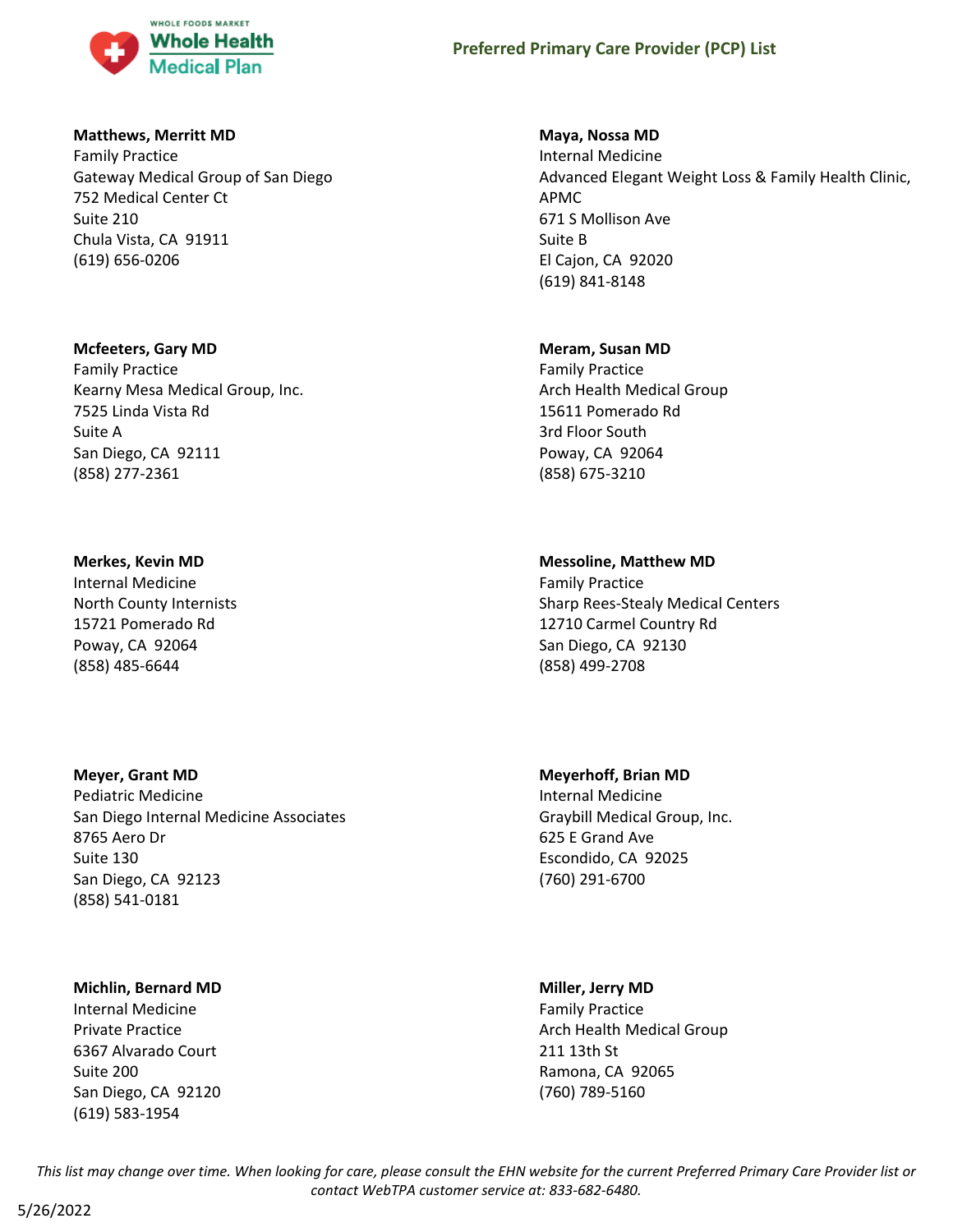

### **Miller, Scott MD**

Family Practice Arch Health Medical Group 9878 Carmel Mountain Rd Suite B San Diego, CA 92129 (858) 312-1440

### **Mir, Yusra MD**

Family Practice Arch Health Medical Group 15611 Pomerado Rd 3rd Floor South Poway, CA 92064 (858) 675-3210

# **Missaghi-Lajvardi, Sanaz MD**

Family Practice Sharp Rees-Stealy Medical Centers 10243 Genetic Center Dr San Diego, CA 92121 (858) 499-2704

### **Molai, Indira MD**

Internal Medicine Graybill Medical Group, Inc. 625 E Grand Ave Escondido, CA 92025 (760) 291-6700

### **Montoya, Perry MD**

Internal Medicine Sharp Rees-Stealy Medical Centers 525 3rd Ave Chula Vista, CA 91910 (858) 499-2713

### **Minkoff, Peter MD**

Family Practice El Norte Family Medical Group 306 W El Norte Pkwy Suite S Escondido, CA 92026 (760) 291-6700

# **Misra, Cristina MD**

Internal Medicine Sharp Rees-Stealy Medical Centers 525 3rd Ave Chula Vista, CA 91910 (858) 499-2713

# **Mohedin, Barzan MD**

Internal Medicine Private Practice 8860 Center Drive Suite 310 La Mesa, CA 91942 (619) 668-9596

# **Mondragon, Gustavo MD**

Family Practice Gustavo A. Mondragon MD, A Medical Corporation 480 4th Ave Suite 500 Chula Vista, CA 91910 (619) 656-5252

### **Moolani, Ujjala MD**

Internal Medicine Sharp Rees-Stealy Medical Centers 1400 E Palomar St Chula Vista, CA 91913 (858) 499-2616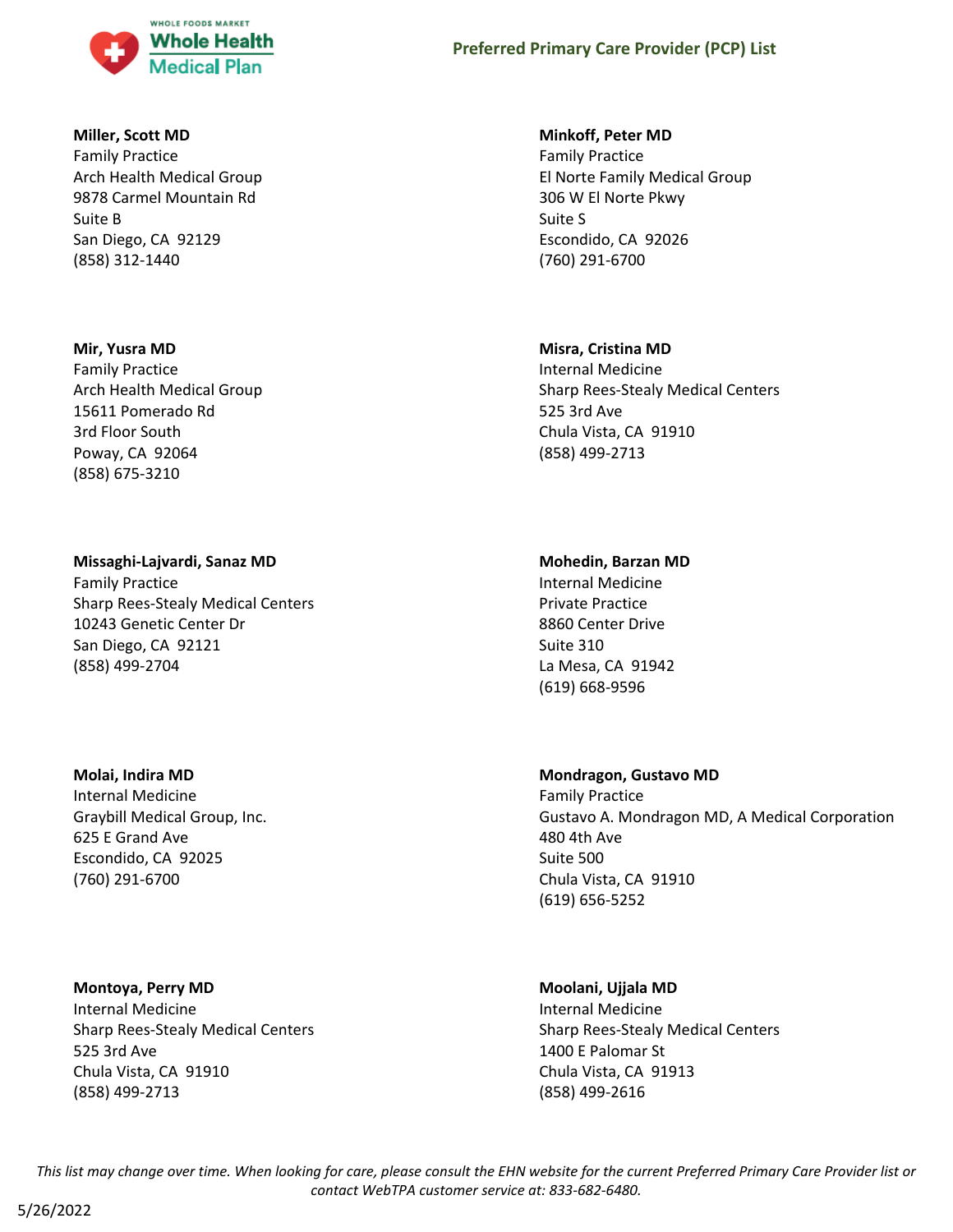

### **Morris, Brendan MD**

Family Practice Sharp Rees-Stealy Medical Centers 300 Fir St San Diego, CA 92101 (858) 499-2703

### **Mota, Jorge MD**

Family Practice Sharp Rees-Stealy Medical Centers 1400 E Palomar St Chula Vista, CA 91913 (858) 499-2707

### **Muchowski, Karen MD**

Family Practice Graybill Medical Group, Inc. 25485 Medical Center Dr Murrieta, CA 92562 (760) 291-6700

# **Mugol, Richard MD**

Family Practice Sharp Rees-Stealy Medical Centers 8701 Cuyamaca St Santee, CA 92071 (858) 499-2715

**Murphy, Niamh MD** Pediatric Medicine Sharp Rees-Stealy Medical Centers 8701 Cuyamaca St Santee, CA 92071 (858) 499-2701

#### **Morrison, Jeanette DO**

Family Practice Sharp Rees-Stealy Medical Centers 525 3rd Ave Chula Vista, CA 91910 (858) 499-2713

### **Mountain, Roderick MD**

Family Practice Sharp Rees-Stealy Medical Centers 525 3rd Ave Chula Vista, CA 91910 (858) 499-2713

# **Muchowski, Karen MD**

Family Practice Graybill Medical Group, Inc. 31537 Rancho Pueblo Rd Suite 102 Temecula, CA 92592 (760) 291-6700

### **Murillo, Gabriel MD**

Pediatric Medicine Sharp Rees-Stealy Medical Centers 1400 E Palomar St Chula Vista, CA 91913 (858) 499-2701

### **Murthy, Sangeetha MD**

Internal Medicine Sharp Rees-Stealy Medical Centers 2020 Genesee Ave San Diego, CA 92123 (858) 499-2710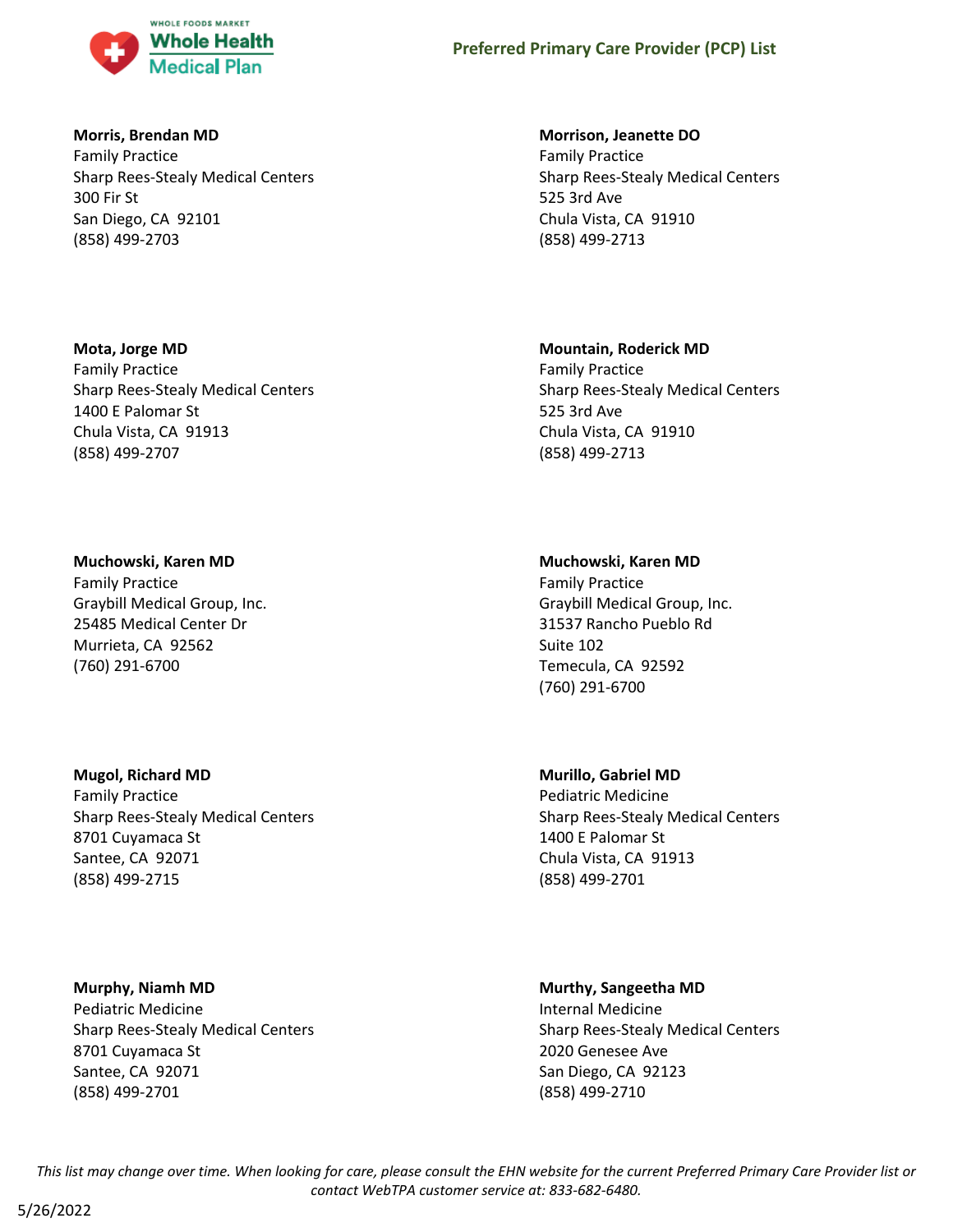

### **Narayan, Uma MD**

Pediatric Medicine Sharp Rees-Stealy Medical Centers 10243 Genetic Center Dr San Diego, CA 92121 (858) 499-2701

### **Neison, Angelica MD**

Family Practice Sharp Rees-Stealy Medical Centers 8933 Activity Rd San Diego, CA 92126 (858) 499-2704

# **Nguyen, Linhkieu MD**

Family Practice Private Practice 3575 Euclid Avenue Suite 100 San Diego, CA 92105 (619) 284-1400

# **Nguyen, Vinh MD**

Family Practice Sharp Rees-Stealy Medical Centers 5525 Grossmont Center Dr La Mesa, CA 91942 (619) 644-6814

### **Niguidula, Troy MD**

Internal Medicine Private Practice 655 Euclid Avenue Suite 405 National City, CA 91950 (619) 479-0822

### **Nazareth, Vivek MD**

Family Practice Sharp Rees-Stealy Medical Centers 16899 W Bernardo Dr San Diego, CA 92127 (858) 499-2705

### **Nguyen, Viet MD**

Family Practice Sharp Rees-Stealy Medical Centers 10243 Genetic Center Dr San Diego, CA 92121 (858) 499-2704

# **Nguyen, Tue MD**

Internal Medicine Private Practice 4551 El Cajon Boulevard San Diego, CA 92115 (619) 280-7185

# **Niguidula, Troy MD**

Internal Medicine Private Practice 610 Euclid Avenue Suite 201 National City, CA 91950 (619) 267-8181

# **Nissan, Beti MD**

Pediatric Medicine Sharp Rees-Stealy Medical Centers 2929 Health Center Dr San Diego, CA 92123 (858) 499-2701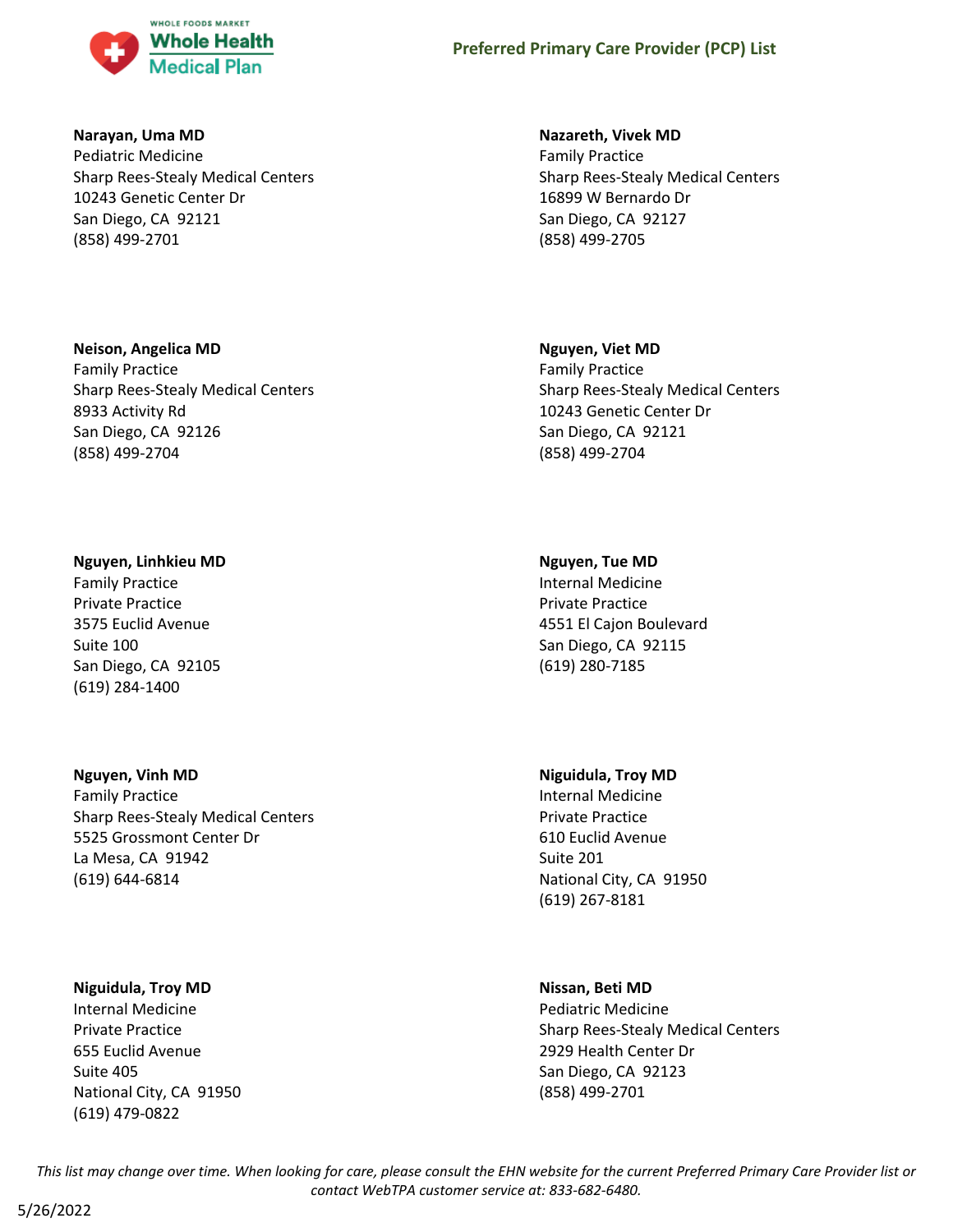

### **Novencido, Joseph DO**

Family Practice Gateway Medical Group of San Diego 610 Euclid Ave Suite 302 National City, CA 91950 (619) 527-7700

### **O'Dea, Teresa MD**

Pediatric Medicine Sharp Rees-Stealy Medical Centers 10670 Wexford St San Diego, CA 92131 (858) 499-2701

#### **Olah, Kristin MD**

Family Practice Graybill Medical Group, Inc. 31537 Rancho Pueblo Rd Suite 102 Temecula, CA 92592 (760) 291-6700

### **Olulade, Abisola MD**

Family Practice Sharp Rees-Stealy Medical Centers 300 Fir St San Diego, CA 92101 (858) 499-2703

**Ou, Jennie MD** Pediatric Medicine Sharp Rees-Stealy Medical Centers 16899 W Bernardo Dr San Diego, CA 92127 (858) 499-2701

### **Novencido, Joseph DO**

Family Practice Gateway Medical Group of San Diego 752 Medical Center Ct Suite 210 Chula Vista, CA 91911 (619) 656-0206

#### **Oen, Roger MD**

Family Practice SharpCare Medical Office 230 Prospect Pl Suite 340B Coronado, CA 92118 (619) 522-4000

### **Oliver, Mario MD**

Family Practice Graybill Medical Group, Inc. 25485 Medical Center Dr Murrieta, CA 92562 (760) 291-6700

# **Ortega, Amber MD**

Family Practice Sharp Rees-Stealy Medical Centers 8701 Cuyamaca St Santee, CA 92071 (858) 499-2715

# **Outcalt, Kathleen DO**

Family Practice Sharp Rees-Stealy Medical Centers 5525 Grossmont Center Dr La Mesa, CA 91942 (858) 499-2711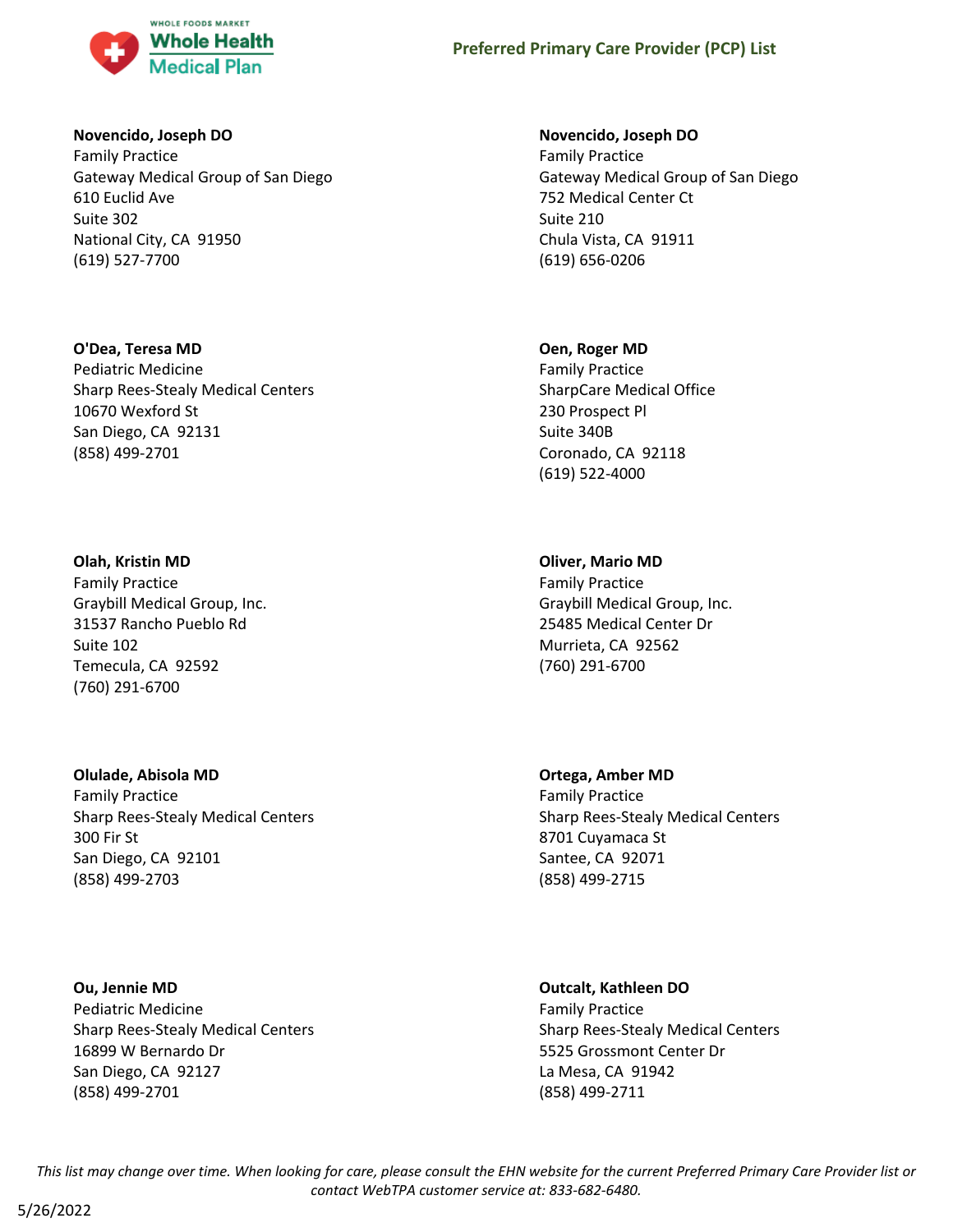

#### **Paband, Rashid MD**

Internal Medicine Paband Medical Corp 5111 Garfield St Suite B La Mesa, CA 91941 (619) 698-9375

#### **Padilla, William MD**

Family Practice Private Practice 263 Church Avenue Chula Vista, CA 91910 (619) 422-1324

#### **Pastrano, Ellen MD**

Family Practice Sharp Rees-Stealy Medical Centers 16899 W Bernardo Dr San Diego, CA 92127 (858) 499-2705

#### **Pedrotty, John MD**

Family Practice Private Practice 1222 1st Street Suite 1 Coronado, CA 92118 (619) 435-7100

#### **Pelayo, Jose MD**

Internal Medicine Sharp Rees-Stealy Medical Centers 1400 E Palomar St Chula Vista, CA 91913 (858) 499-2707

#### **Pacal, Adam MD**

Internal Medicine Sharp Rees-Stealy Medical Centers 3555 Kenyon St San Diego, CA 92110 (858) 499-2712

#### **Palma, Rachel DO**

Family Practice Sharp Rees-Stealy Medical Centers 10243 Genetic Center Dr San Diego, CA 92121 (858) 499-2704

#### **Paz, Alejandro MD**

Family Practice Graybill Medical Group, Inc. 225 E 2nd Ave Building 1, Suite 101 Escondido, CA 92025 (760) 291-6700

#### **Pegg, Janelle MD**

Family Practice Sharp Rees-Stealy Medical Centers 2600 Via De La Valle Suite 200 Del Mar, CA 92014 (858) 499-2708

# **Pelayo-Garcia, Jorge MD**

Family Practice Sharp Rees-Stealy Medical Centers 1400 E Palomar St Chula Vista, CA 91913 (858) 499-2707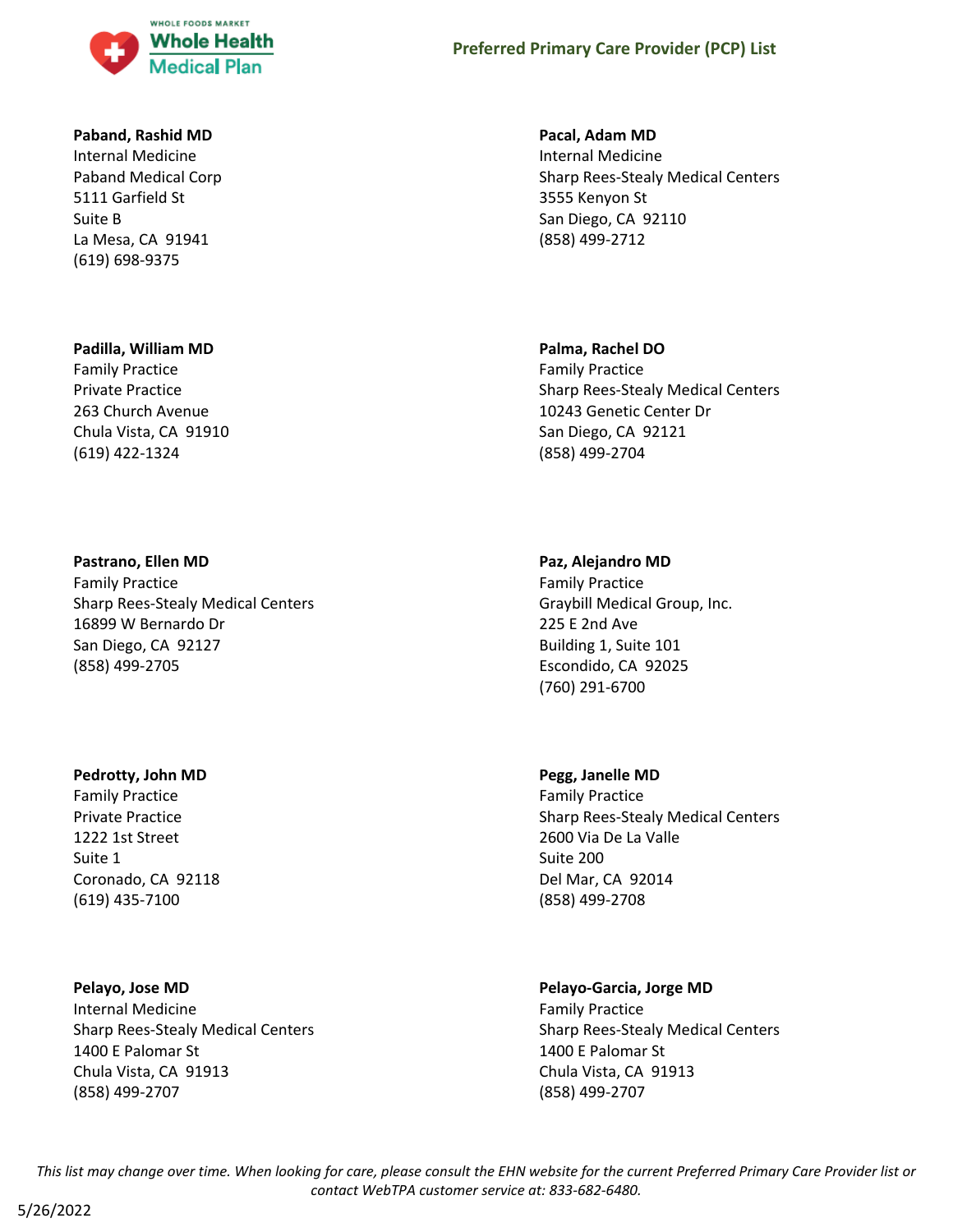

#### **Penunuri, Isela MD**

Family Practice Graybill Medical Group, Inc. 277 Rancheros Dr Suite 100 San Marcos, CA 92069 (760) 291-6700

#### **Peters, Vanessa MD**

Family Practice Graybill Medical Group, Inc. 225 E 2nd Ave Building 1, Suite 202 Escondido, CA 92025 (760) 291-6700

#### **Petrovich, Laura MD**

Pediatric Medicine Private Practice 1224 10th St Suite 200 Coronado, CA 92118 (619) 435-2234

#### **Phillips, Vernon MD**

Family Practice Private Practice 707 Palm Avenue Imperial Beach, CA 91932 (619) 429-7700

### **Prabaker, Venugopal MD**

Internal Medicine Private Practice 7339 El Cajon Boulevard Suite I La Mesa, CA 91942 (619) 698-0606

#### **Peress, Lilia MD**

Family Practice Sharp Rees-Stealy Medical Centers 300 Fir St San Diego, CA 92101 (858) 499-2703

#### **Petersen, Jeffrey MD**

Family Practice Graybill Medical Group, Inc. 1035 S Main Ave Fallbrook, CA 92028 (760) 291-6700

### **Phillips, Vernon MD**

Family Practice Private Practice 230 Prospect Pl Suite 340B Coronado, CA 92118 (619) 522-4000

### **Pikus, Mary MD**

Internal Medicine Sharp Rees-Stealy Medical Centers 10243 Genetic Center Dr San Diego, CA 92121 (858) 499-2704

#### **Prabhakar, Veena DO**

Family Practice Graybill Medical Group, Inc. 16918 Dove Canyon Rd Suite 102 San Diego, CA 92127 (760) 916-7006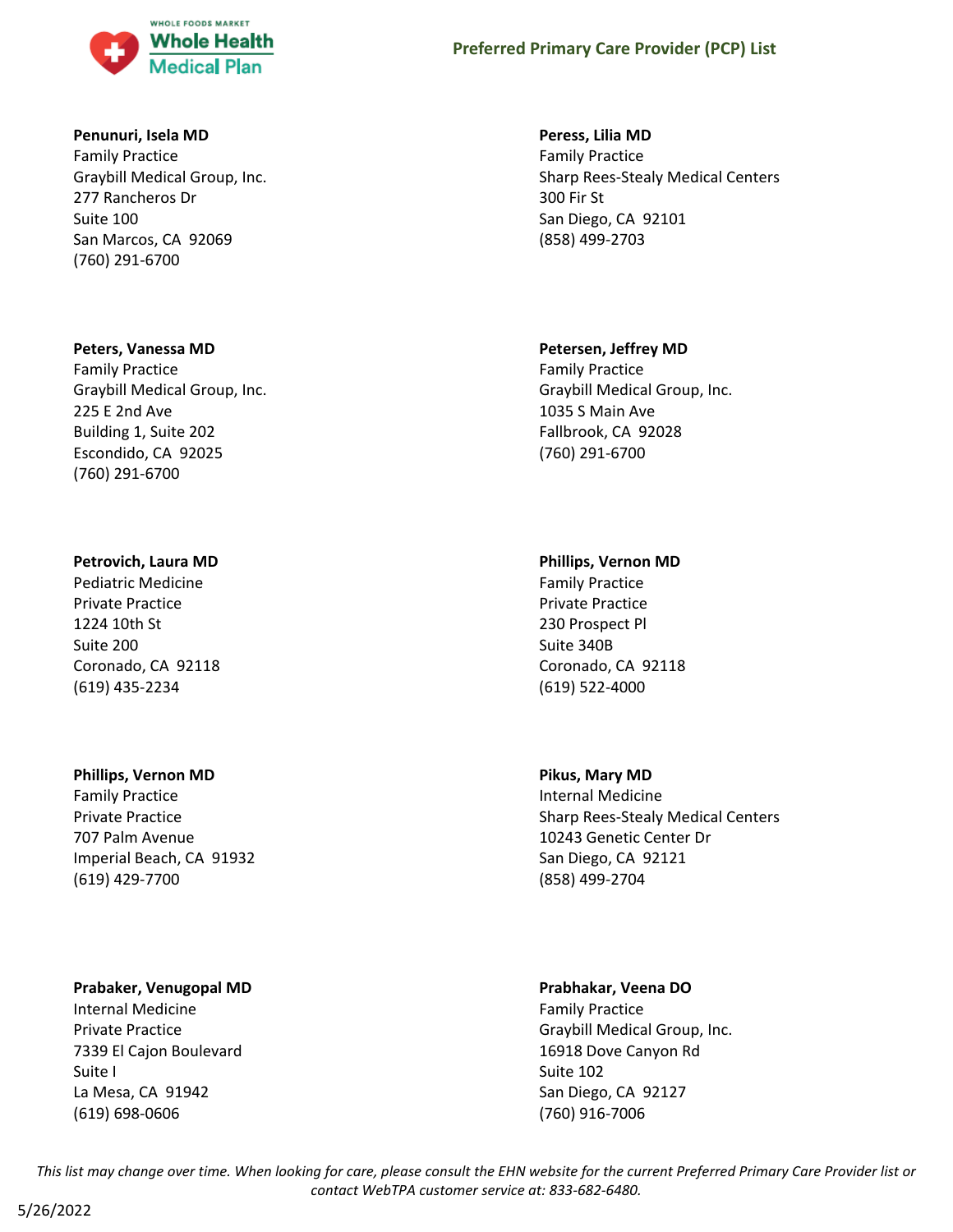

#### **Prathipati, Lakshmi MD**

Internal Medicine Private Practice 4276 54th Place Suite B San Diego, CA 92115 (619) 286-3222

#### **Presant, Larry MD**

Internal Medicine Arch Health Medical Group 15611 Pomerado Rd Suite 400 Poway, CA 92064 (858) 675-3200

### **Putnam, Richard MD**

Family Practice Arch Health Medical Group 15611 Pomerado Rd 3rd Floor South Poway, CA 92064 (858) 675-3210

#### **Rastle, Thomas MD**

Family Practice Graybill Medical Group, Inc. 225 E 2nd Ave Building 1, Suite 101 Escondido, CA 92025 (760) 291-6700

### **Razon, Annabelle MD**

Family Practice Private Practice 9190 Mira Mesa Boulevard San Diego, CA 92126 (858) 689-1814

#### **Prathipati, Kumara MD**

Internal Medicine Private Practice 502 Euclid Avenue Suite 203 National City, CA 91950 (619) 267-0553

### **Preziosi, Rebecca MD**

Pediatric Medicine Sharp Rees-Stealy Medical Centers 12710 Carmel Country Rd San Diego, CA 92130 (858) 499-2708

#### **Ramirez, Airisha MD**

Family Practice Sharp Rees-Stealy Medical Centers 10670 Wexford St San Diego, CA 92131 (858) 499-2714

**Rathbun, Brent MD**

Pediatric Medicine Sharp Rees-Stealy Medical Centers 2600 Via De La Valle Suite 200 Del Mar, CA 92014 (858) 499-2708

### **Reed, Eric MD**

Pediatric Medicine Sharp Rees-Stealy Medical Centers 5525 Grossmont Center Dr La Mesa, CA 91942 (858) 499-2701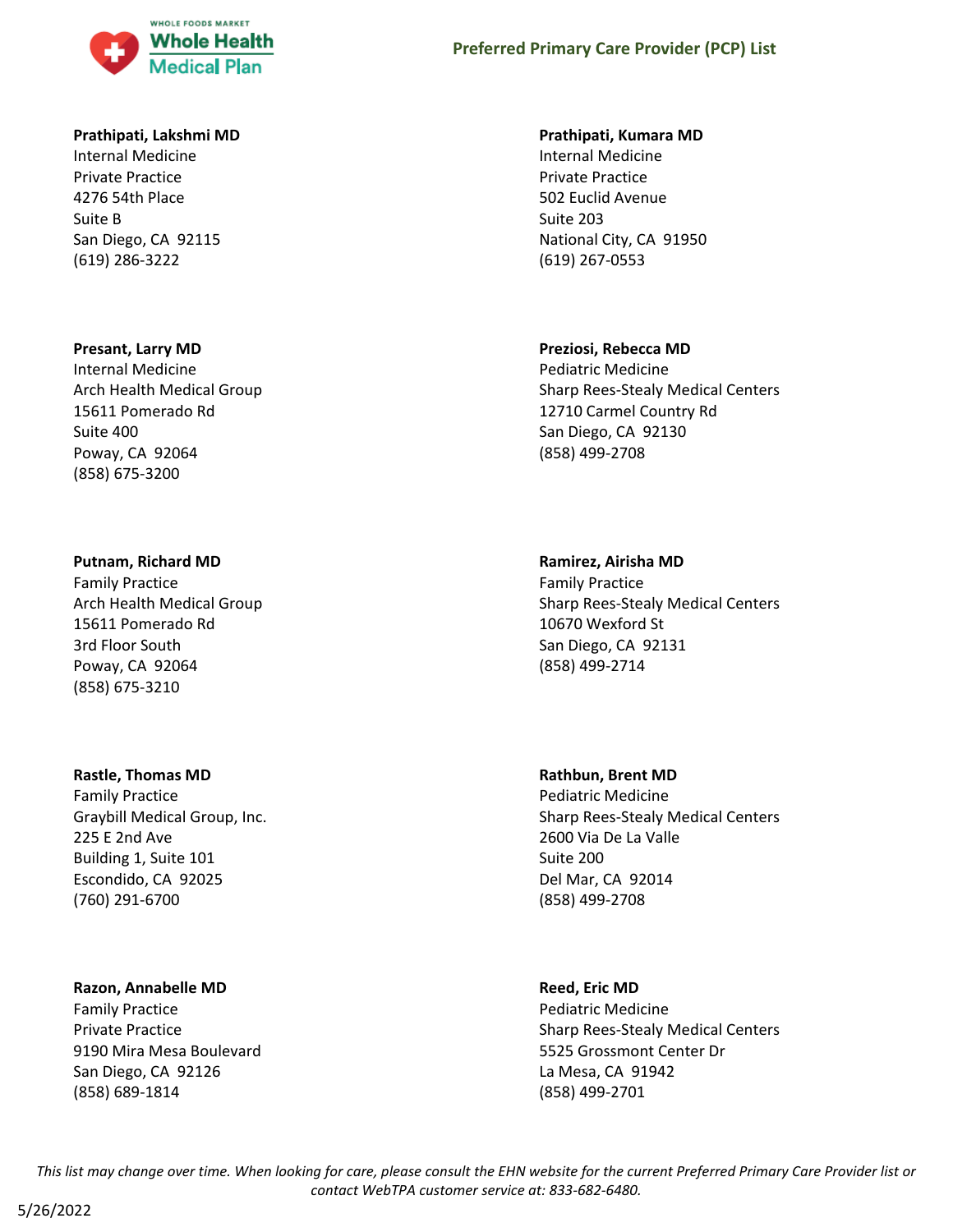

#### **Remington-Boone, Lee MD**

Family Practice Sharp Rees-Stealy Medical Centers 5525 Grossmont Center Dr La Mesa, CA 91942 (858) 499-2711

#### **Robinson, Pany MD**

Family Practice Sharp Rees-Stealy Medical Centers 16899 W Bernardo Dr San Diego, CA 92127 (858) 499-2705

### **Rodarte, Ellen Beth MD**

Family Practice Sharp Rees-Stealy Medical Centers 2600 Via De La Valle Suite 200 Del Mar, CA 92014 (858) 499-2708

### **Rojas, Sarah MD**

Family Practice Sharp Rees-Stealy Medical Centers 16899 W Bernardo Dr San Diego, CA 92127 (858) 499-2705

#### **Roldan, Anselmo MD**

Internal Medicine Marcos Borrero, M.D., Inc. 3490 Palm Ave San Diego, CA 92154 (619) 423-5616

#### **Reynaldo, David MD**

Pediatric Medicine Sharp Rees-Stealy Medical Centers 2600 Via De La Valle Suite 200 Del Mar, CA 92014 (858) 499-2708

#### **Robinson, Harrison MD**

Internal Medicine Escondido Internal Medicine 215 S Hickory St Suite 118 Escondido, CA 92025 (760) 432-6644

### **Rodriguez, George MD**

Internal Medicine Graybill Medical Group, Inc. 225 E 2nd Ave Building 1, Suite 202 Escondido, CA 92025 (760) 291-6700

# **Rojas, Steven MD**

Family Practice Sharp Rees-Stealy Medical Centers 16899 W Bernardo Dr San Diego, CA 92127 (858) 499-2705

# **Ropohl Osorio, Janna MD**

Family Practice Sharp Rees-Stealy Medical Centers 1400 E Palomar St Chula Vista, CA 91913 (858) 499-2707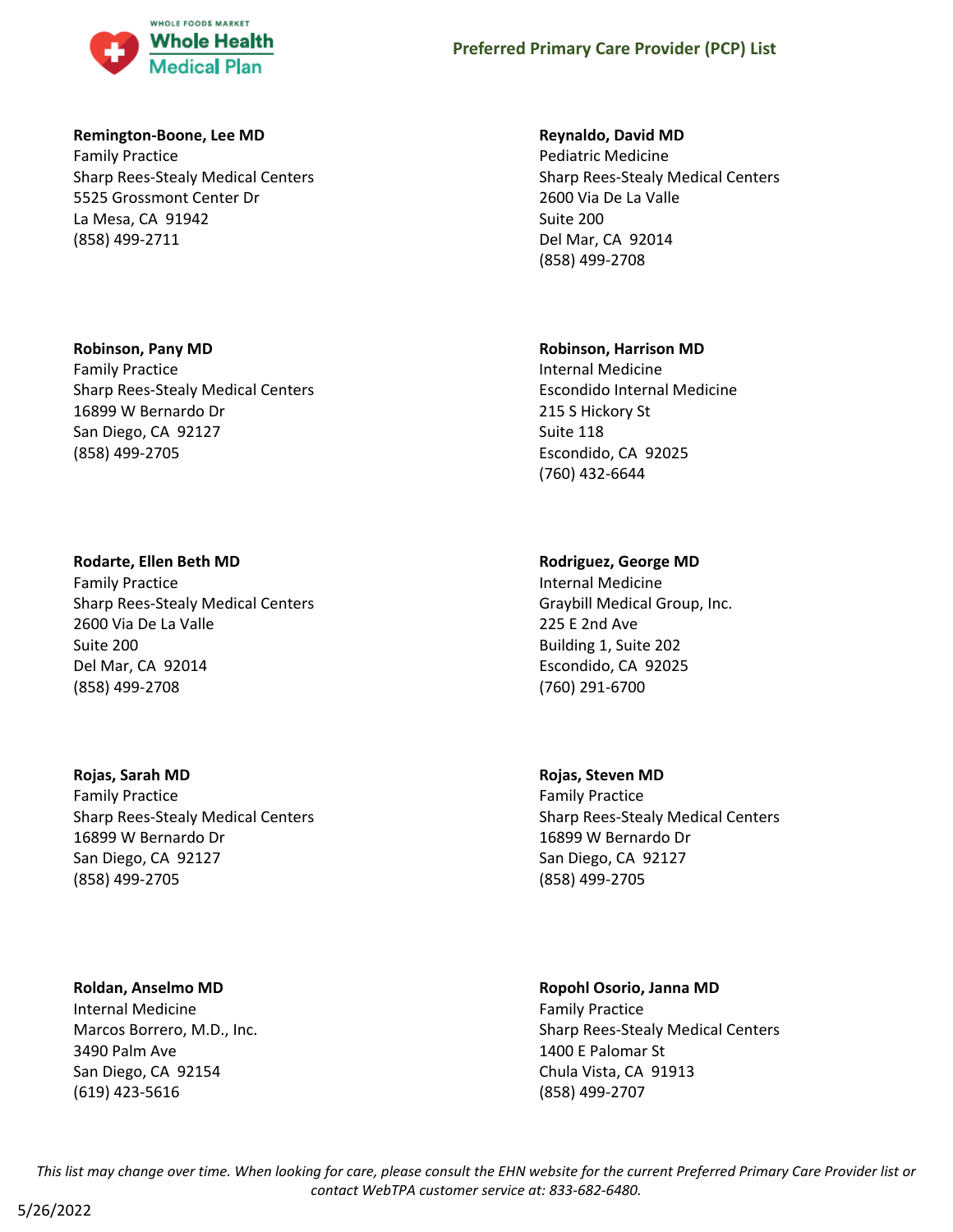

#### **Ross, Marina MD**

Internal Medicine Arch Health Medical Group 2125 Citracado Pkwy Suite 220 Escondido, CA 92029 (760) 294-2266

# **Roth, Kenneth MD**

Internal Medicine San Diego Internal Medicine Associates 8765 Aero Dr Suite 130 San Diego, CA 92123 (858) 541-0181

# **Rourke, Sara MD**

Pediatric Medicine Sharp Rees-Stealy Medical Centers 5525 Grossmont Center Dr La Mesa, CA 91942 (858) 499-2701

# **Saben, Benjamin MD**

Family Practice Sharp Rees-Stealy Medical Centers 10670 Wexford St San Diego, CA 92131 (858) 499-2714

### **Sacks, Adam MD**

Family Practice Sharp Rees-Stealy Medical Centers 300 Fir St San Diego, CA 92101 (858) 499-2703

# **Roth, Julie DO**

Family Practice Sharp Rees-Stealy Medical Centers 5525 Grossmont Center Dr La Mesa, CA 91942 (858) 499-2711

#### **Rouel, Linda MD**

Family Practice Jamacha Urgent Medical Center 860 Jamacha Rd Suite 107 El Cajon, CA 92019 (619) 456-9920

### **Rowell, Diana MD**

Internal Medicine Sharp Rees-Stealy Medical Centers 525 3rd Ave Chula Vista, CA 91910 (858) 499-2713

# **Sacks, Anthony MD** Family Practice Sharp Rees-Stealy Medical Centers 10243 Genetic Center Dr San Diego, CA 92121 (858) 499-2704

### **Sadrieh, Sanas DO**

Family Practice Metro Family Physicians Medical Group 5030 Camino De La Siesta Suite 204 San Diego, CA 92108 (858) 514-3700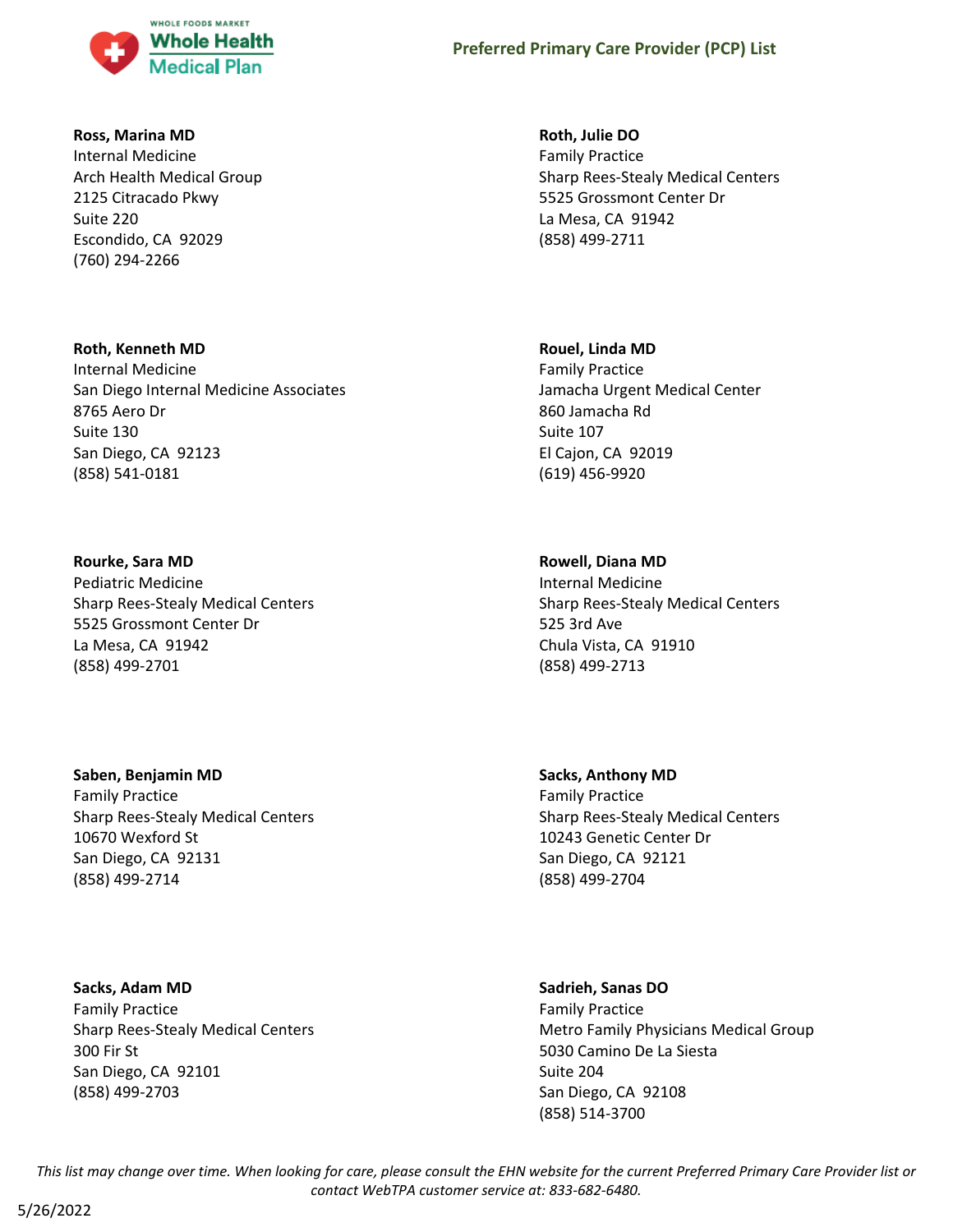

#### **Safi, Akber MD**

Internal Medicine North County Internists 15721 Pomerado Rd Poway, CA 92064 (858) 485-6644

#### **Salada, Elizabeth Anne MD**

Internal Medicine Private Practice 15611 Pomerado Rd Suite 520 Poway, CA 92064 (858) 312-5492

### **Saluta, Arvin MD**

Internal Medicine Sharp Rees-Stealy Medical Centers 300 Fir St San Diego, CA 92101 (858) 499-2703

### **Sanchez-Mata, Adeunice MD**

Family Practice Sharp Rees-Stealy Medical Centers 2020 Genesee Ave San Diego, CA 92123 (858) 499-2710

### **Sanford, Edward DO**

Internal Medicine Sharp Rees-Stealy Medical Centers 16899 W Bernardo Dr San Diego, CA 92127 (858) 499-2705

#### **Saifi, Mirwais MD**

Family Practice Care for You Clinic, A Professional Clinic 10158 Buena Vista Ave Santee, CA 92071 (619) 562-1140

#### **Salamanca, Omar MD**

Family Practice Sharp Rees-Stealy Medical Centers 10243 Genetic Center Dr San Diego, CA 92121 (858) 499-2704

#### **Samuels, Rebecca DO**

Internal Medicine Graybill Medical Group, Inc. 625 E Grand Ave Escondido, CA 92025 (760) 291-6700

#### **Sandhu, Jyotu MD**

Family Practice Sharp Rees-Stealy Medical Centers 300 Fir St San Diego, CA 92101 (858) 499-2703

#### **Sanford, Kristen DO**

Internal Medicine Sharp Rees-Stealy Medical Centers 10243 Genetic Center Dr San Diego, CA 92121 (858) 499-2704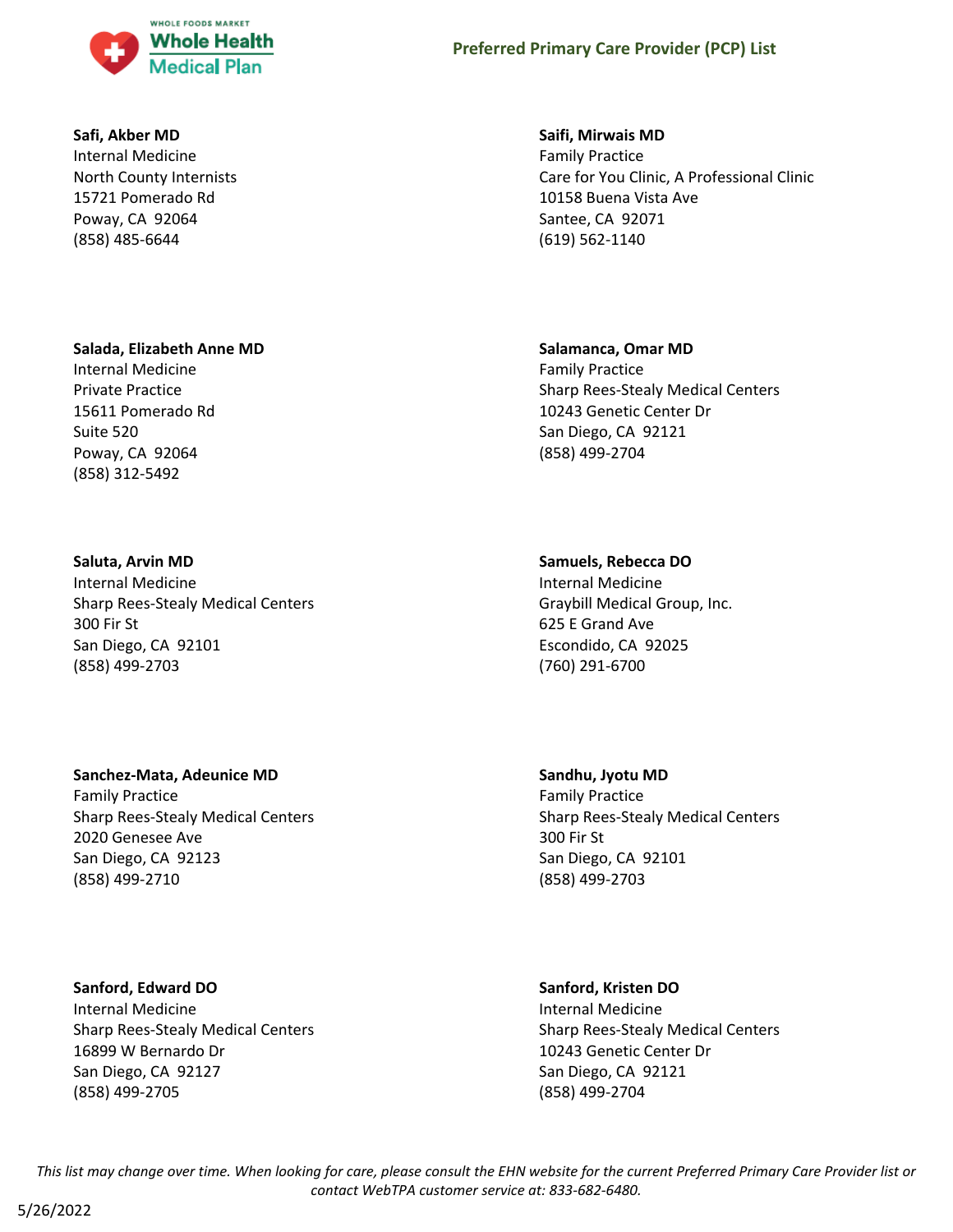

### **Santos, Camille MD**

Family Practice Sharp Rees-Stealy Medical Centers 8933 Activity Rd San Diego, CA 92126 (858) 499-2704

# **Sanzone, Ronald DO**

Family Practice Gateway Medical Group of San Diego 752 Medical Center Ct Suite 210 Chula Vista, CA 91911 (619) 656-0206

# **Sawhney, Parmela MD**

Family Practice Private Practice 1222 1st Street Suite 6 Coronado, CA 92118 (619) 435-4488

# **Schuetz, LaDocia MD**

Family Practice Sharp Rees-Stealy Medical Centers 5525 Grossmont Center Dr La Mesa, CA 91942 (858) 499-2711

### **Seikaly, Victor MD**

Internal Medicine Private Practice 8860 Center Drive Suite 310 La Mesa, CA 91942 (619) 460-4000

### **Sanzone, Ronald DO**

Family Practice Gateway Medical Group of San Diego 610 Euclid Ave Suite 302 National City, CA 91950 (619) 527-7700

# **Sartor, Robert MD**

Internal Medicine Sharp Rees-Stealy Medical Centers 1400 E Palomar St Chula Vista, CA 91913 (858) 499-2707

# **Sawhney, Parmela MD**

Family Practice Private Practice 705 Palm Avenue Imperial Beach, CA 91932 (619) 423-3774

# **Sehgal, Banita DO**

Internal Medicine Sharp Rees-Stealy Medical Centers 16899 W Bernardo Dr San Diego, CA 92127 (858) 521-2300

# **Sevilla, Marianito MD**

Family Practice Marianito Sevilla, M.D., Inc. APC 2340 E 8th St Suite D National City, CA 91950 (619) 470-7007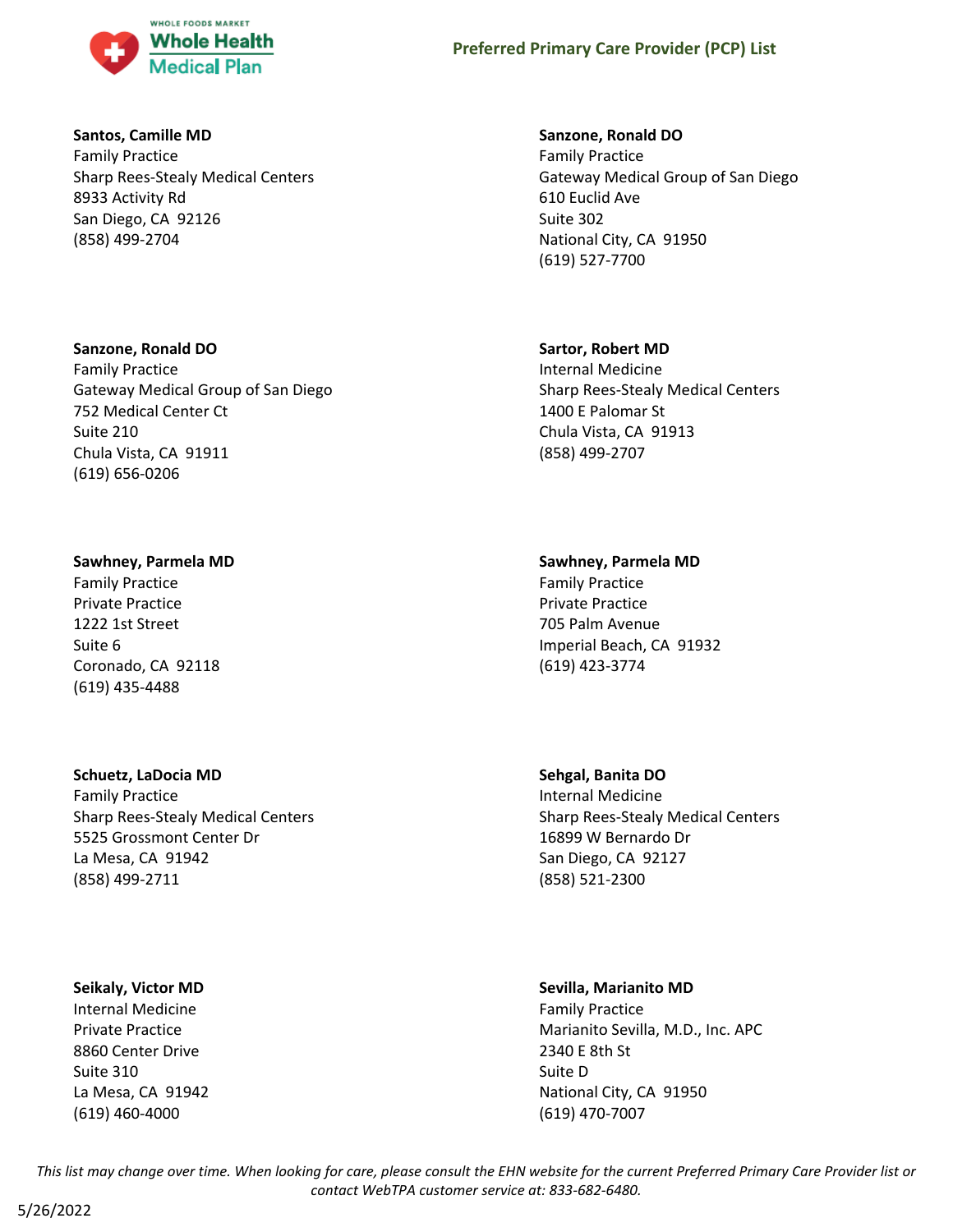

### **Shachar, Sharna MD**

Internal Medicine Private Practice 525 H Street Chula Vista, CA 91910 (619) 409-9999

### **Shah, Nayna MD**

Family Practice Sharp Rees-Stealy Medical Centers 1400 E Palomar St Chula Vista, CA 91913 (858) 499-2600

### **Shakibai, Neema MD**

Internal Medicine Sharp Rees-Stealy Medical Centers 5525 Grossmont Center Dr La Mesa, CA 91942 (858) 499-2711

### **Shanmugam, Cheryl MD**

Pediatric Medicine Arch Health Medical Group 15611 Pomerado Rd Suite 400 Poway, CA 92064 (858) 675-3200

### **Smart, Joseph MD**

Pediatric Medicine Sharp Rees-Stealy Medical Centers 16899 W Bernardo Dr San Diego, CA 92127 (858) 499-2701

### **Shah, Udesh DO**

Internal Medicine Sharp Rees-Stealy Medical Centers 2020 Genesee Ave San Diego, CA 92123 (858) 499-2710

#### **Shahbaz, Majid MD**

Internal Medicine Private Practice 8851 Center Drive Suite 408 La Mesa, CA 91942 (619) 583-1174

### **Shamani, Azam MD**

Family Practice Private Practice 5555 Reservoir Drive Suite 312 San Diego, CA 92120 (619) 639-7285

# **Simkin Kostrinsky, Jennifer DO**

Family Practice Sharp Rees-Stealy Medical Centers 5525 Grossmont Center Dr La Mesa, CA 91942 (858) 499-2711

#### **Smith, Rebecca MD**

Family Practice Sharp Rees-Stealy Medical Centers 5525 Grossmont Center Dr La Mesa, CA 91942 (858) 939-2701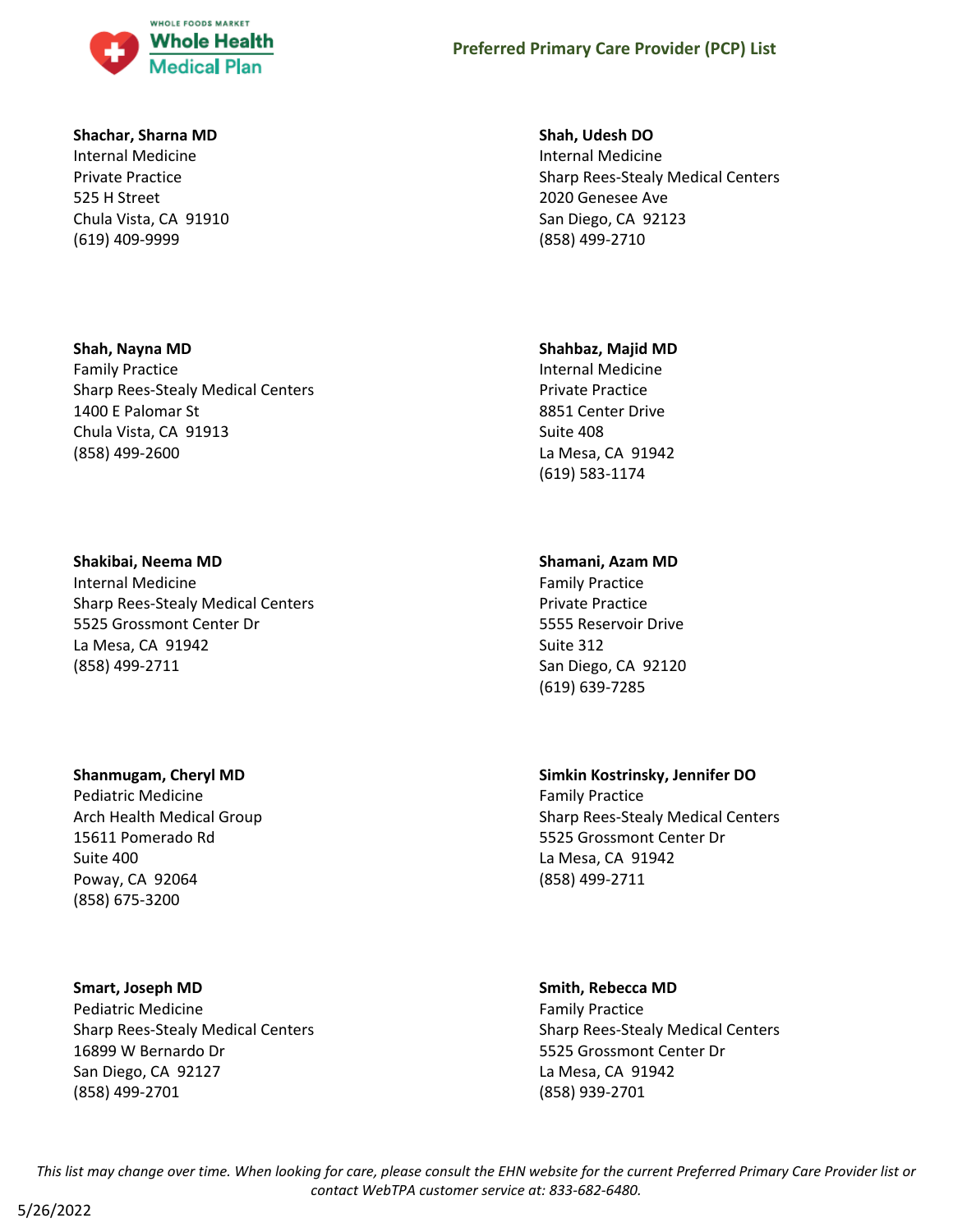

#### **Smurlo, Albana MD**

Family Practice Sharp Rees-Stealy Medical Centers 10243 Genetic Center Dr San Diego, CA 92121 (858) 499-2704

### **Song, Sung MD**

Family Practice Sharp Rees-Stealy Medical Centers 8701 Cuyamaca St Santee, CA 92071 (858) 499-2711

# **Spiering, Robin MD**

Internal Medicine MD Care and Associates, Inc. 278 Avocado Ave El Cajon, CA 92020 (619) 456-9292

# **Steinhauser, Tova MD**

Family Practice Sharp Rees-Stealy Medical Centers 2020 Genesee Ave San Diego, CA 92123 (858) 499-2710

# **Sundsmo, Catherine MD**

Family Practice Sharp Rees-Stealy Medical Centers 2600 Via De La Valle Suite 200 Del Mar, CA 92014 (858) 499-2708

### **Soler, Carla MD**

Family Practice Graybill Medical Group, Inc. 31537 Rancho Pueblo Rd Suite 102 Temecula, CA 92592 (760) 291-6700

# **Sonneborn, Miranda MD**

Family Practice Sharp Rees-Stealy Medical Centers 300 Fir St San Diego, CA 92101 (858) 499-2703

# **Spring, Jason DO**

Family Practice Sharp Rees-Stealy Medical Centers 16899 W Bernardo Dr San Diego, CA 92127 (858) 499-2705

**Strouse, Timothy MD** Internal Medicine Sharp Rees-Stealy Medical Centers 16899 W Bernardo Dr San Diego, CA 92127 (858) 499-2705

### **Swami, Meenal MD**

Pediatric Medicine Sharp Rees-Stealy Medical Centers 10243 Genetic Center Dr San Diego, CA 92121 (858) 499-2701

*This list may change over time. When looking for care, please consult the EHN website for the current Preferred Primary Care Provider list or contact WebTPA customer service at: 833-682-6480.*

5/26/2022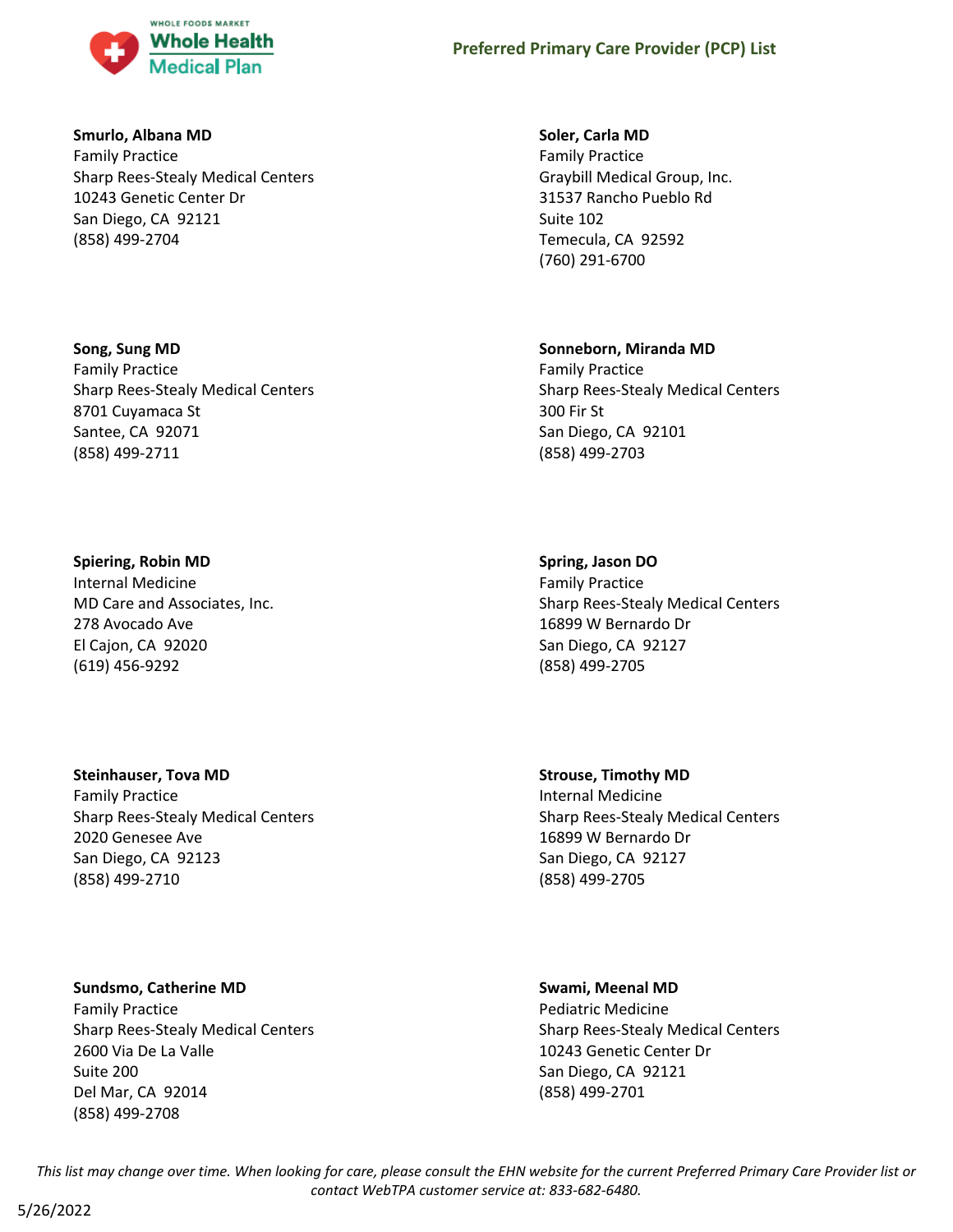

### **Tan, Zehui MD**

Internal Medicine Sharp Rees-Stealy Medical Centers 16899 W Bernardo Dr San Diego, CA 92127 (858) 499-2705

### **Tarantino, Salvatore MD**

Internal Medicine Caring Physicians Medical Group, Inc. 8881 Fletcher Pkwy Suite 370 La Mesa, CA 91942 (619) 462-5555

# **Tecca, Donald MD**

Internal Medicine Genesee Medical Group, Inc. 7830 Clairemont Mesa Blvd Suite 100 San Diego, CA 92111 (858) 268-1111

### **Teguh, Collin DO**

Family Practice Private Practice 2045 Adams Avenue San Diego, CA 92116 (619) 281-8988

### **Tordilla, F MD**

Family Practice Graybill Medical Group, Inc. 225 E 2nd Ave Building 1, Suite 101 Escondido, CA 92025 (760) 291-6700

# **Tanksley, Simon MD**

Family Practice Arch Health Medical Group 15611 Pomerado Rd 3rd Floor Poway, CA 92064 (858) 675-3210

# **Tarzy, Neil MD**

Family Practice El Norte Family Medical Group 306 W El Norte Pkwy Suite S Escondido, CA 92026 (760) 291-6700

# **Techentin, Anna MD**

Family Practice Sharp Rees-Stealy Medical Centers 300 Fir St San Diego, CA 92101 (858) 499-2703

### **Tinio, Stephen MD**

Family Practice Graybill Medical Group, Inc. 3142 Vista Way Suite 100 Oceanside, CA 92056 (760) 291-6700

# **Torres, Lydia MD**

Pediatric Medicine Sharp Rees-Stealy Medical Centers 1400 E Palomar St Chula Vista, CA 91913 (858) 499-2701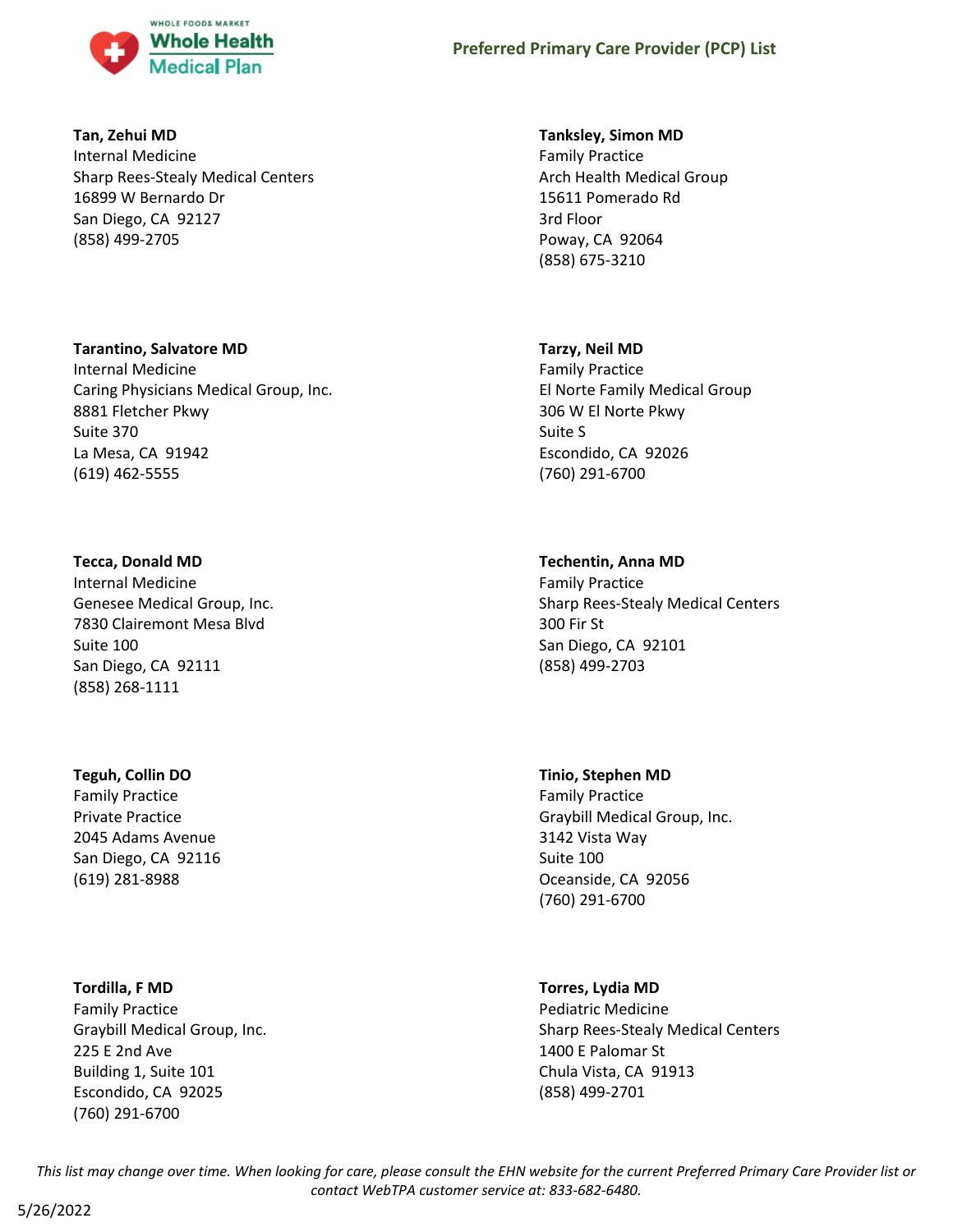

#### **Tran, Tam MD**

Family Practice Genesee Medical Group, Inc. 7830 Clairemont Mesa Blvd Suite 100 San Diego, CA 92111 (858) 268-1111

#### **Tremain, Nicole MD**

Internal Medicine SharpCare Medical Office 7930 Frost St Suite 104 San Diego, CA 92123 (858) 223-2510

#### **Tsuruta, Susy MD**

Pediatric Medicine Sharp Rees-Stealy Medical Centers 1400 E Palomar St Chula Vista, CA 91913 (858) 499-2701

#### **Upton, D MD**

Pediatric Medicine San Diego Internal Medicine Associates 8765 Aero Dr Suite 300 San Diego, CA 92123 (858) 541-0181

#### **Var, Susette MD**

Family Practice Sharp Rees-Stealy Medical Centers 5525 Grossmont Center Dr La Mesa, CA 91942 (858) 499-2711

#### **Trapp, Jennifer MD**

Family Practice Sharp Rees-Stealy Medical Centers 10243 Genetic Center Dr San Diego, CA 92121 (858) 499-2704

#### **Trewella, Amy MD**

Family Practice Arch Health Medical Group 9878 Carmel Mountain Rd Suite B San Diego, CA 92129 (858) 312-1440

### **Turnage, Jimmy MD**

Family Practice Private Practice 3675 Ruffin Road Suite 120 San Diego, CA 92123 (858) 569-6800

### **Valladolid, Efrain MD**

Family Practice South Bay Family Medical Group, Inc. 584 E St Chula Vista, CA 91910 (619) 420-1378

# **Villa, Maria Theresa MD**

Family Practice Private Practice 655 Saturn Blvd Suite J San Diego, CA 92154 (619) 575-4442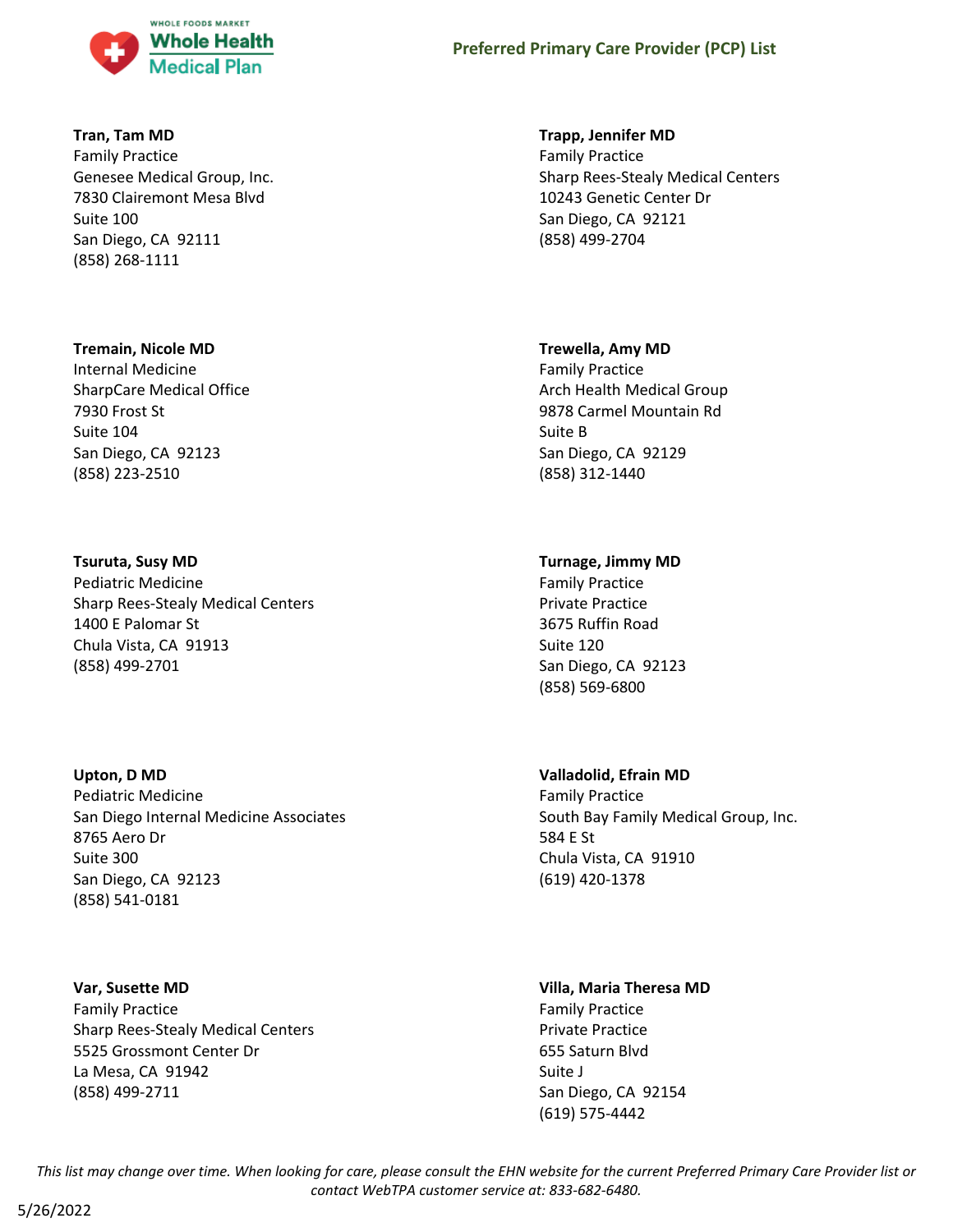

#### **Vo, Sony MD**

Internal Medicine Private Practice 4551 El Cajon Boulevard San Diego, CA 92115 (619) 280-7185

#### **Warm, Kenneth MD**

Family Practice SharpCare Medical Office 230 Prospect Pl Suite 340B Coronado, CA 92118 (619) 522-4000

#### **Wells, Todd MD**

Family Practice Arch Health Medical Group 15611 Pomerado Rd Suite 400 Poway, CA 92064 (858) 675-3200

#### **West, Halyna MD**

Internal Medicine Private Practice 9460 Cuyamaca Street Suite 104 Santee, CA 92071 (619) 825-2732

#### **Whiteley, Joanna MD**

Family Practice Sharp Rees-Stealy Medical Centers 8933 Activity Rd San Diego, CA 92126 (858) 499-2704

### **Wai, Thynn MD**

Internal Medicine Sharp Rees-Stealy Medical Centers 5525 Grossmont Center Dr La Mesa, CA 91942 (858) 499-2711

#### **Watts, Brenda MD**

Internal Medicine Sharp Rees-Stealy Medical Centers 5525 Grossmont Center Dr La Mesa, CA 91942 (858) 499-2711

#### **Wells, Todd MD**

Family Practice Arch Health Medical Group 211 13th St Ramona, CA 92065 (760) 789-5160

#### **White, Zena MD**

Family Practice Sharp Rees-Stealy Medical Centers 5525 Grossmont Center Dr La Mesa, CA 91942 (858) 499-2711

#### **Wickes, Aeron MD**

Family Practice Graybill Medical Group, Inc. 12650 Sabre Springs Pkwy Suite 204 San Diego, CA 92128 (760) 291-6700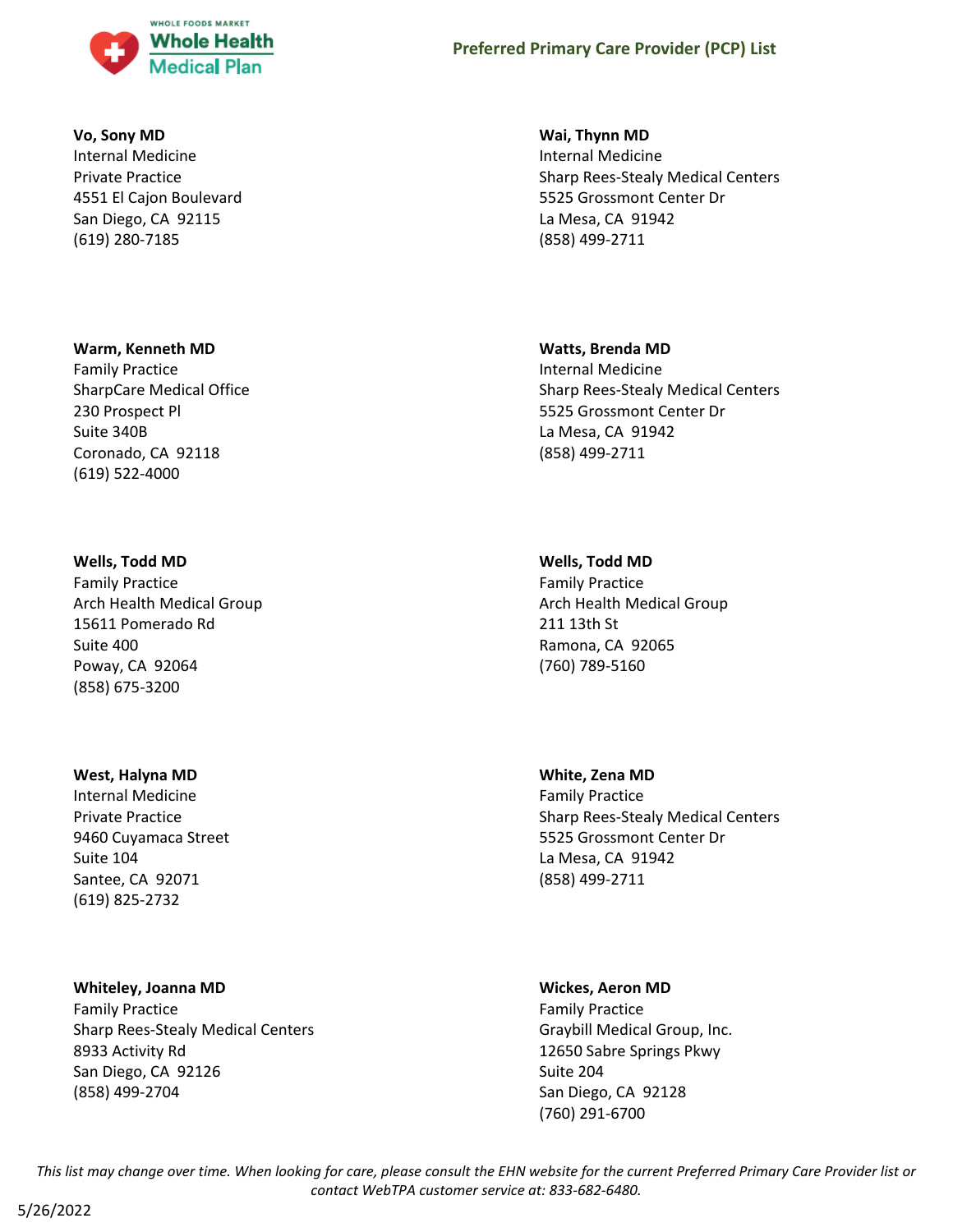

#### **Williams Wayne, Laura MD**

Internal Medicine San Diego Internal Medicine Associates 2790 Truxtun Rd Suite 100 San Diego, CA 92106 (619) 610-9790

#### **Winegar, Terry MD**

Family Practice Private Practice 255 W Washington Ave El Cajon, CA 92020 (619) 444-7454

### **Wong, Jenny MD**

Family Practice SharpCare Medical Office 230 Prospect Pl Suite 340B Coronado, CA 92118 (619) 522-4000

### **Wynne, Howard MD**

Internal Medicine Sharp Rees-Stealy Medical Centers 3555 Kenyon St San Diego, CA 92110 (858) 499-2712

### **Yarbrough, Corinne MD**

Internal Medicine Sharp Rees-Stealy Medical Centers 300 Fir St San Diego, CA 92101 (858) 499-2703

#### **Wilson, Michael MD**

Family Practice Sharp Rees-Stealy Medical Centers 1400 E Palomar St Chula Vista, CA 91913 (858) 499-2707

#### **Winton, Frank MD**

Family Practice Graybill Medical Group, Inc. 1035 S Main Ave Fallbrook, CA 92028 (760) 291-6700

### **Wu, Veda MD**

Pediatric Medicine Sharp Rees-Stealy Medical Centers 2929 Health Center Dr San Diego, CA 92123 (858) 499-2701

### **Yam, Ving DO**

Family Practice Secure Choice Medical Group 701 E Grand Ave Suite 100 Escondido, CA 92025 (760) 294-8898

#### **Yee Fernandez, Luz MD**

Family Practice Sharp Rees-Stealy Medical Centers 2020 Genesee Ave San Diego, CA 92123 (858) 499-2710